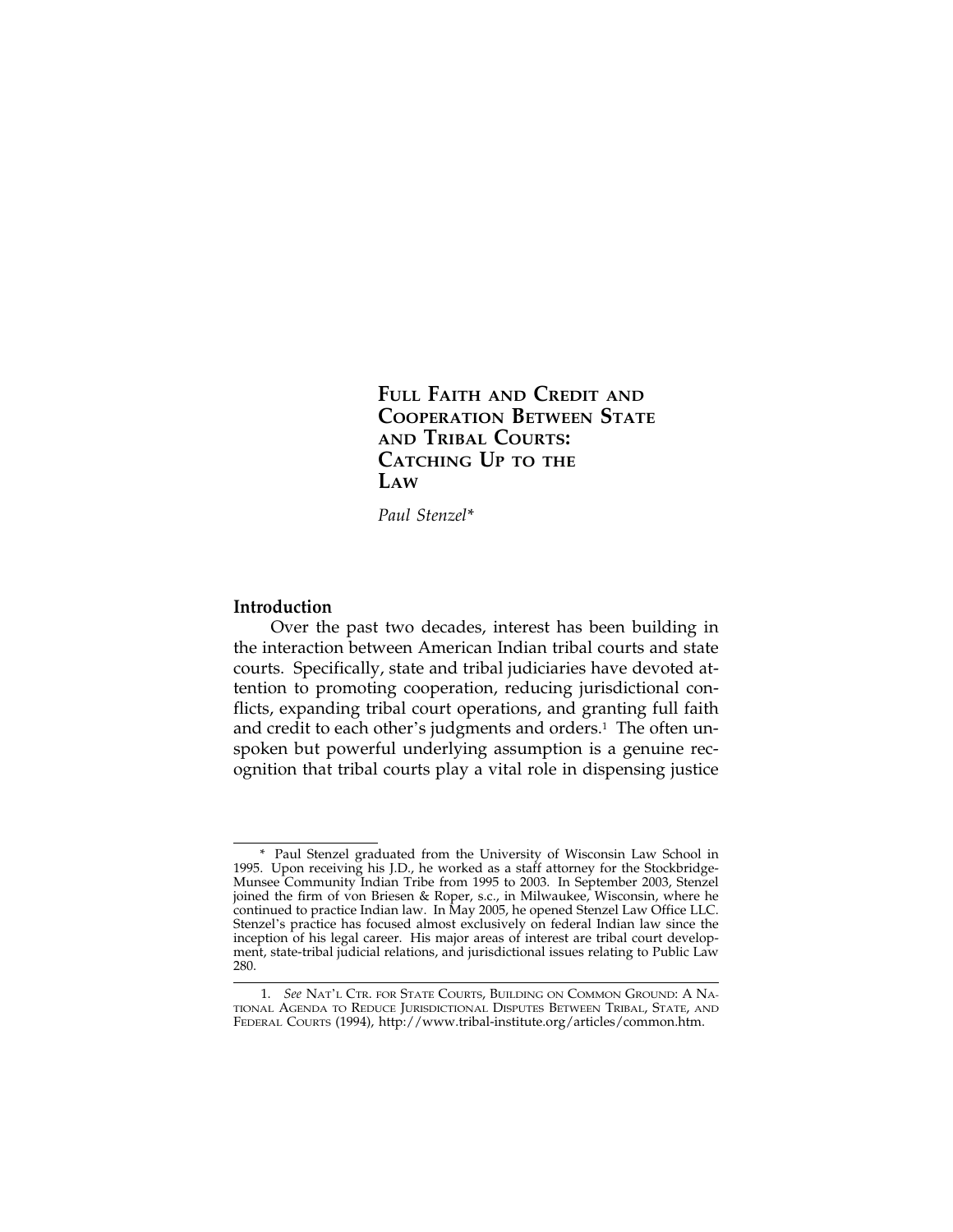in their communities and that state courts can benefit by working hand-in-hand with them.2

Borne of a need to address full faith and credit as well as new challenges and issues, a more comprehensive approach to tribal-state relations has taken shape: the tribal-state judicial forum. Since the first Building on Common Ground conference,<sup>3</sup> which was hosted in 1993 by the Conference of Chief Justices of the State Supreme Courts, many states and tribes have created tribal-state forums or committees that meet regularly and address a wide range of issues.4 These forums have improved the delivery of justice by dispelling ignorance and fostering relationships between state and tribal judges. The results show that the application and carrying out of the law is not a mechanical procedure, but relies on shared human understanding and trust.

Tribal-state judicial forums are gradually improving the full faith and credit landscape. This is occurring in two ways. First, tribal-state judicial forums often develop and advance proposals for new rules addressing recognition of tribal court judgments.<sup>5</sup> Second, the forums themselves foster the kind of personal connections between judges and government officials that help make the law work after it leaves the courtroom.

This article will look at four jurisdictions and the extent to which they offer full faith and credit to tribal court judgments and what role, if any, their tribal-state judicial forums are playing in the issue.

<sup>2.</sup> *See, e.g.*, Teague v. Bad River Band of Lake Superior Chippewa, 665 N.W.2d 899, 917 (Wis. 2003) (Abrahamson, C.J., concurring).

<sup>3.</sup> The conference's mission statement reads, "Tribal, federal, and state justice communities join together in the spirit of mutual respect and cooperation, to promote and sustain collaboration, education, and sharing of resources for the benefit of all people." *See* Tribal Law & Policy Institute, Tribal Court Clearinghouse, http://www.tribal-institute.org/lists/uset.htm (last visited Jan. 10, 2010).

<sup>4.</sup> *See, e.g.*, WIS. STAT. ANN. § 13.83(3) (West 2010) (creating a "special committee on state-tribal relations"); N.M. STAT. ANN. § 11-18-3 (West 2010) ("A state agency shall make a reasonable effort to collaborate with Indian nations, tribes or pueblos in the development and implementation of policies, agreements and programs of the state agency that directly affect American Indians or Alaska Natives.").

<sup>5.</sup> *See infra* text accompanying notes 77-101.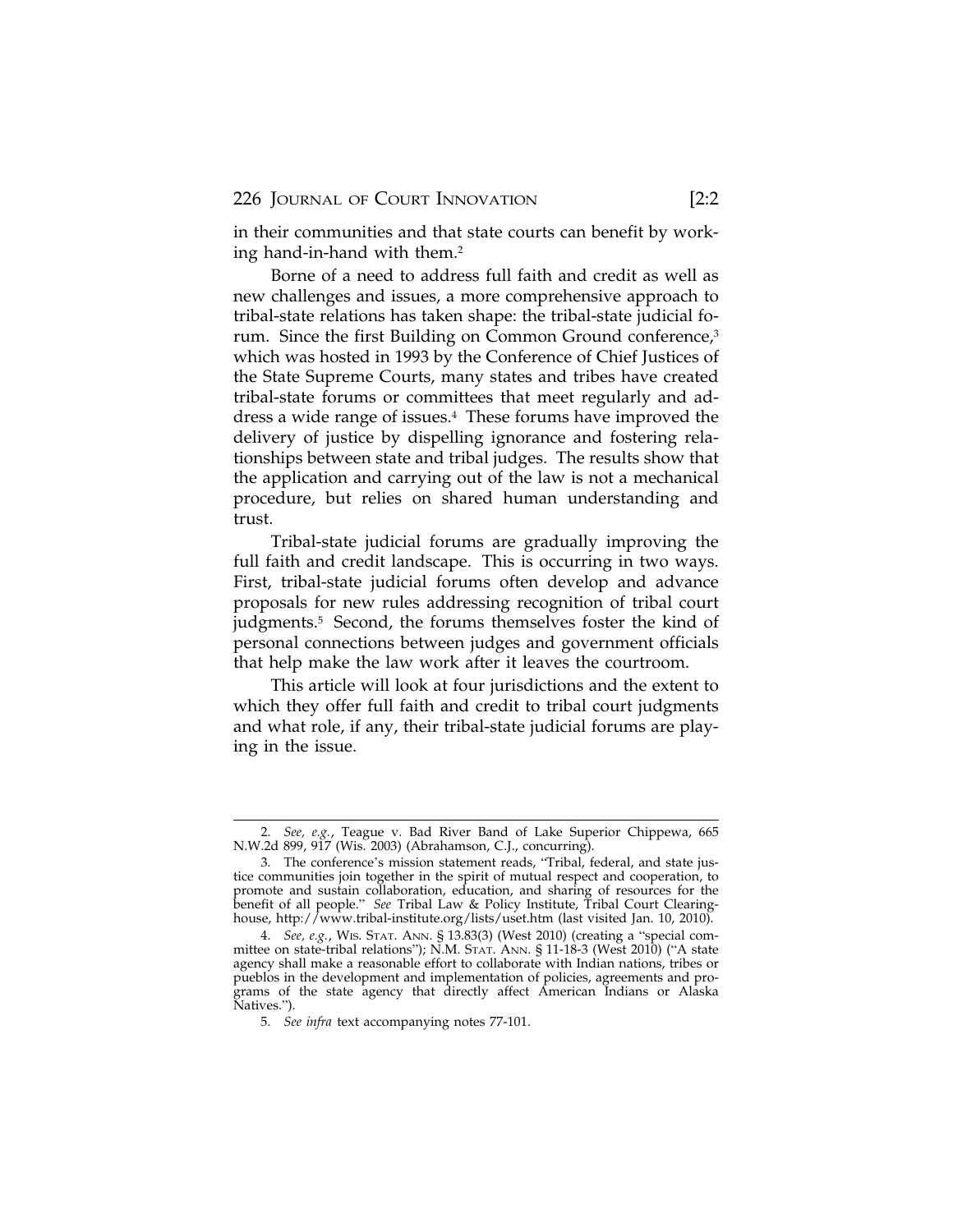# **What**'**s at Stake**

Human activity does not confine itself to imaginary lines on the map. When families, disputes, transactions, and events of the day require or invite intervention from the courts, the resulting orders and judgments are more effective when they can follow the people or events who are the subject of court action. The framers of the Constitution took account of the issue through the Full Faith and Credit Clause.<sup>6</sup> While issues of cross-jurisdiction recognition of judgments between states still persist, the legal foundation for such recognition is enshrined in the Constitution.7

Indian tribes don't enjoy such treatment. Only in three specific areas has the federal government seen fit to make full faith and credit requirements explicit in matters involving tribes: domestic violence protection orders,<sup>8</sup> child support or $ders<sub>l</sub><sup>9</sup>$  and child custody orders in abuse and neglect cases.<sup>10</sup> For all other matters, including divorce, money judgments, employment, guardianship, juvenile delinquency, traffic, commercial disputes, paternity and probate, the issue has been left to each state to work out (or not work out) with the tribes.<sup>11</sup> State courts have to varying degrees been recognizing tribal court judgments either by comity,<sup>12</sup> court rule,<sup>13</sup> or statute<sup>14</sup> for at least

12. *See, e.g.*, Mashantucket Pequot Gaming Enter. v. DiMasi, 25 Conn. L. Rptr. 474, 474 (Conn. Super. Ct. 1999) (enforcing a money judgment); Whippert v. Blackfeet Tribe of the Blackfeet Indian Reservation, 859 P.2d 420, 422 (Mont. 1993) (enforcing a declaratory judgment); *In re* Marriage of Red Fox, 542 P.2d 918, 920 (Or. Ct. App. 1975) (recognizing a Warm Springs Tribal Court divorce decree and affirming the trial court's dismissal of the husband's suit).

13. *See, e.g.*, ARIZ. RULES OF PROCEDURE FOR THE RECOGNITION OF TRIBAL COURT JUDGMENTS, *available at* http://www.supreme.state.az.us/stfcf/handouts/rules\_ recognitn\_tribaljudgments.pdf; N.D. R. CT. 7.2; OKLA. STAT. TIT. 12, CH. 2, APP., R. 30; WASH. R. SUP. CT. CIV. C.R. 82.5.

14. *See, e.g.*, S.D. CODIFIED LAWS § 1-1-25 (2010); W. VA. CODE ANN. § 48-2A-1 (LexisNexis 2010); WIS. STAT. ANN. § 806.245 (West 2010).

<sup>6.</sup> U.S. CONST. art. IV, § 1.

<sup>7.</sup> *Id.*

<sup>8. 18</sup> U.S.C. § 2265(a) (2006).

<sup>9. 28</sup> U.S.C. § 1738B.

<sup>10. 25</sup> U.S.C. § 1911(d).

<sup>11.</sup> A few states have recognized Indian tribes as territories under 28 U.S.C. § 1738 which contains language similar to the Full Faith and Credit Clause of the U.S. Constitution. *See, e.g.*, Sheppard v. Sheppard, 655 P.2d 895, 901 (Idaho 1982); Jim v. CIT Fin. Servs. Corp., 533 P.2d 751, 752 (N.M. 1975); *In re* Adoption of Buehl, 555 P.2d 1334, 1342 (Wash. 1976). Other states have refused to extend recognition under this statute. *See, e.g.*, Brown v. Babbitt Ford, Inc., 571 P.2d 689, 694 (Ariz. Ct. App. 1977); Red Fox v. Hettich, 494 N.W.2d 638, 647 (S.D. 1993).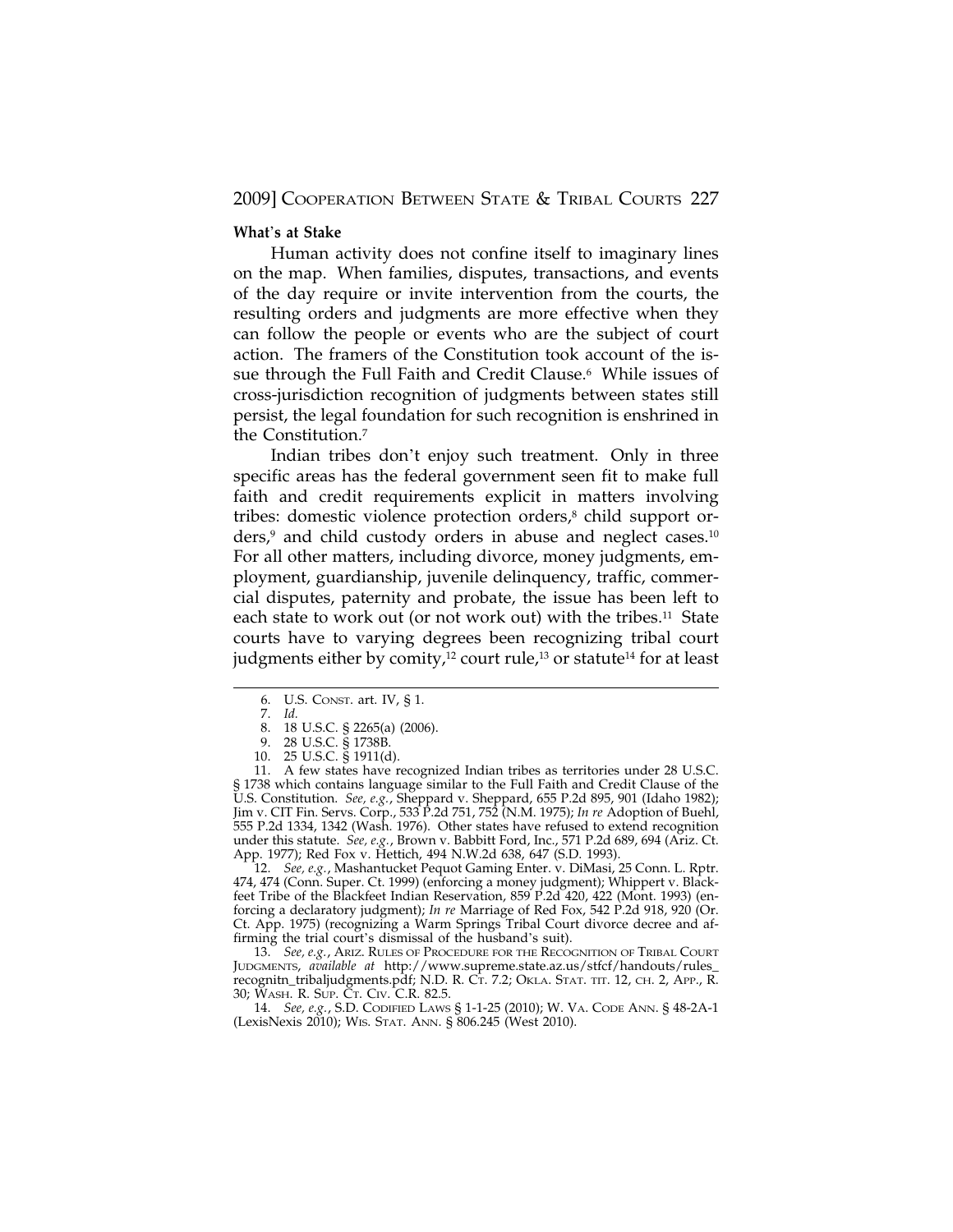228 JOURNAL OF COURT INNOVATION [2:2

35 years. The lack of legal certainty with respect to recognition can lead to nightmarish results for parties.15

In addition to being in the best interest of their citizens, there are many practical reasons why states and tribes would want to cooperate in recognizing each other's judgments and orders. Nearly all Indian reservations are surrounded by states.16 Tribal members may live near, but not within, the reservation. Members may travel between jurisdictions frequently, perhaps every day. As a result, tribal court users will sometimes need their judgments enforced off the reservation. Defendant-debtors, for example, may be employed off the reservation. The same is true for state court users: at times there will be a need to enforce a state court judgment on the reservation when assets or defendants are located there.

## **A Piece of History**

The case of Crow Dog, a member of the Brule Sioux tribe in South Dakota, is a critical episode in the evolution of tribalstate relations and American law. Over 125 years after it happened, the case still informs our understanding of modern full faith and credit between tribes and states. Interestingly, the case is not commonly known for dealing with full faith and credit, and that term appears nowhere in the decision. Nonetheless, *Ex parte Crow Dog*17 has a full faith and credit element, the essence of which carries forward to today. It reminds us of

<sup>15.</sup> *See, e.g.*, Leon v. Numkena, 689 P.2d 566, 568 (Ariz. Ct. App. 1984) (recounting a "legal tug-of-war" between husband and wife after wife initiated divorce in Hopi tribal court, received an unfavorable result, and then filed a second action for dissolution in Arizona state court); Mexican v. Circle Bear, 370 N.W.2d 737 (S.D. 1985) (After the wife of a deceased tribal member obtained a tribal court ruling regarding disposal of her husband's body, sisters of the deceased obtained a conflicting state court ruling; the ensuing litigation proceeded to the South Dakota Supreme Court, which eventually upheld the original tribal court ruling.), *superseded by statute*, S.D. CODIFIED LAWS § 1-1-25, *as recognized in Red Fox*, 494 N.W.2d at 641 n.2. *See also* Eastern Band of Cherokee Indians v. Larch, 872 F.2d 66, 69 (4th Cir. 1989); *In re* Marriage of Susan C. & Sam E., 60 P.3d 644, 650-51 (Wash. Ct. App. 2002); Teague v. Bad River Band of Lake Superior Chippewa Indians, 665 N.W.2d 899, 914-15 (Wis. 2003).

<sup>16.</sup> Indian reservations are surrounded by states with a few notable exceptions, such as the Tohono O'odham Nation in Arizona and the St. Regis Mohawk Tribe in New York, which border Mexico and Canada respectively.

<sup>17. 109</sup> U.S. 556 (1883).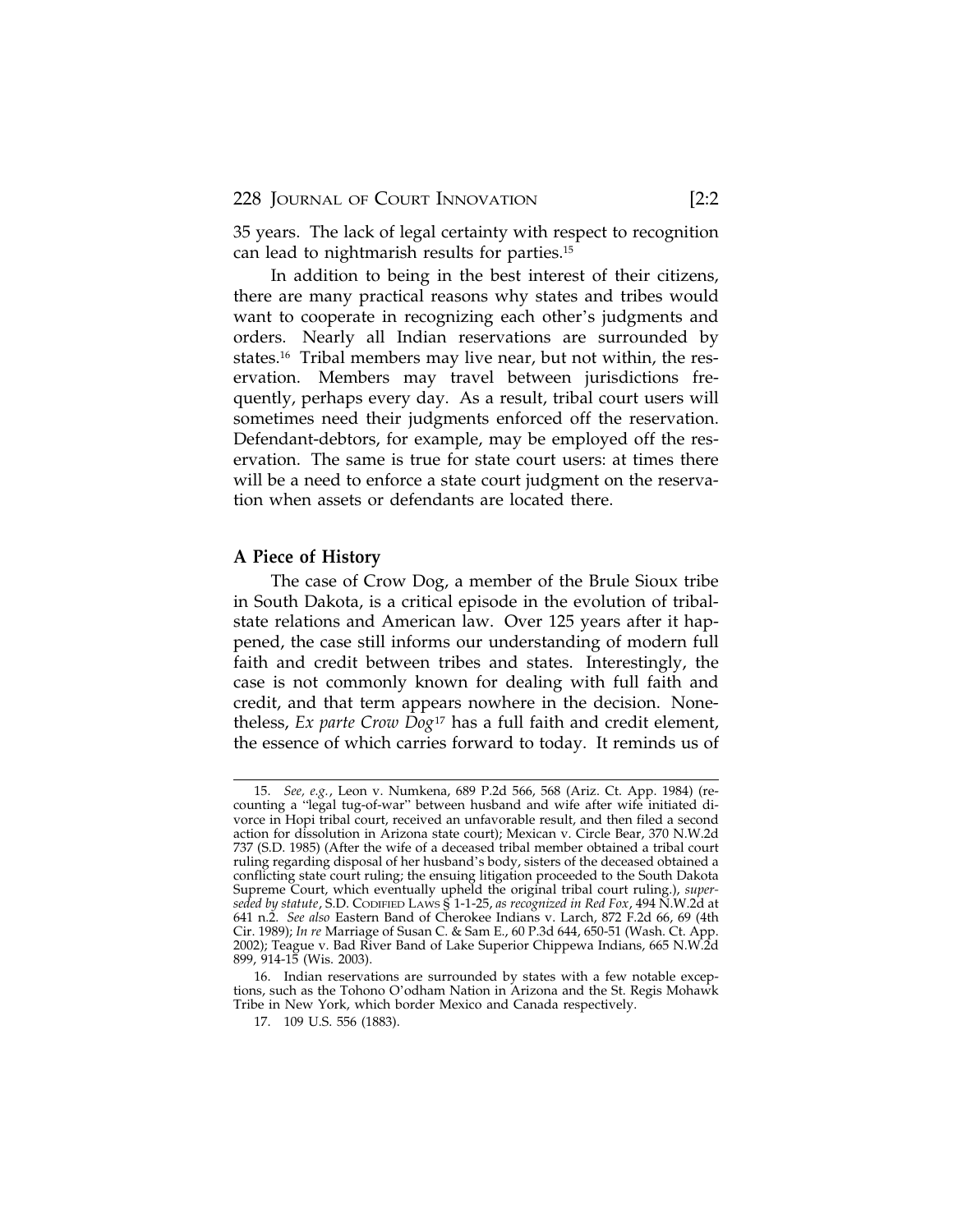the difficulty of seeing things from another culture's point of view and the importance of trying to do so.

Crow Dog killed Spotted Tail, a Brule Sioux chief, in 1881.18 Using its traditional resolution process, the tribe punished Crow Dog by requiring him to support Spotted Tail's family through the provision of horses, blankets, and other supplies.19 The tribe did not imprison Crow Dog or call for his execution.20 Local whites were dissatisfied with this result—they felt that a harsher penalty was required to teach the Indians to act in a "civilized" manner.<sup>21</sup> Federal authorities responded by prosecuting Crow Dog for murder under federal law and sentencing him to execution.22 Crow Dog quickly appealed through the federal courts.23 The case was argued before the U.S. Supreme Court on November 20, 1883 and decided about a month later.<sup>24</sup>

The issue in the *Ex parte Crow Dog* was whether the federal court had jurisdiction over Crow Dog.25 The unspoken subtext was whether the Tribe's sanction would be given recognition under 28 U.S.C. §§ 2145-2146. Those sections state:

Sec. 2145. Except as to crimes, the punishment of which is expressly provided for in this title, the general laws of the United States as to the punishment of crimes committed in any place within the sole and exclusive jurisdiction of the United States, except the District of Columbia, shall extend to the Indian country. Sec. 2146. The preceding section shall not be construed to extend to [crimes committed by one Indian against the person or property of another Indian, nor to] any Indian committing any offense in the Indian country *who has been punished by the local law of the tribe*, or to any case where by treaty stipulations the exclusive jurisdiction over such offenses is or may be secured to the Indian tribes respectively.<sup>26</sup>

The court reviewed the statutes and treaties involved and concluded that these sections, particularly Section 2146, de-

<sup>18.</sup> *Id.* at 557; Kevin K. Washburn, *Federal Criminal Law and Tribal Self-Determination*, 84 N.C. L. REV. 779, 800 (2006).

<sup>19.</sup> *See* Hon. Korey Wahwassuck, *The New Face of Justice: Joint Tribal-State Jurisdiction*, 47 WASHBURN L.J. 733, 737 (2008).

<sup>20.</sup> *Id.*

<sup>21.</sup> *Id.* 22. *See Crow Dog*, 109 U.S. at 557.

<sup>23.</sup> *Id.*

<sup>24.</sup> *Id.* at 556.

<sup>25.</sup> *Id.* at 562.

<sup>26.</sup> Codified as amended at 18 U.S.C. § 1152 (2006) (emphasis added). *See also Crow Dog*, 109 U.S. at 558.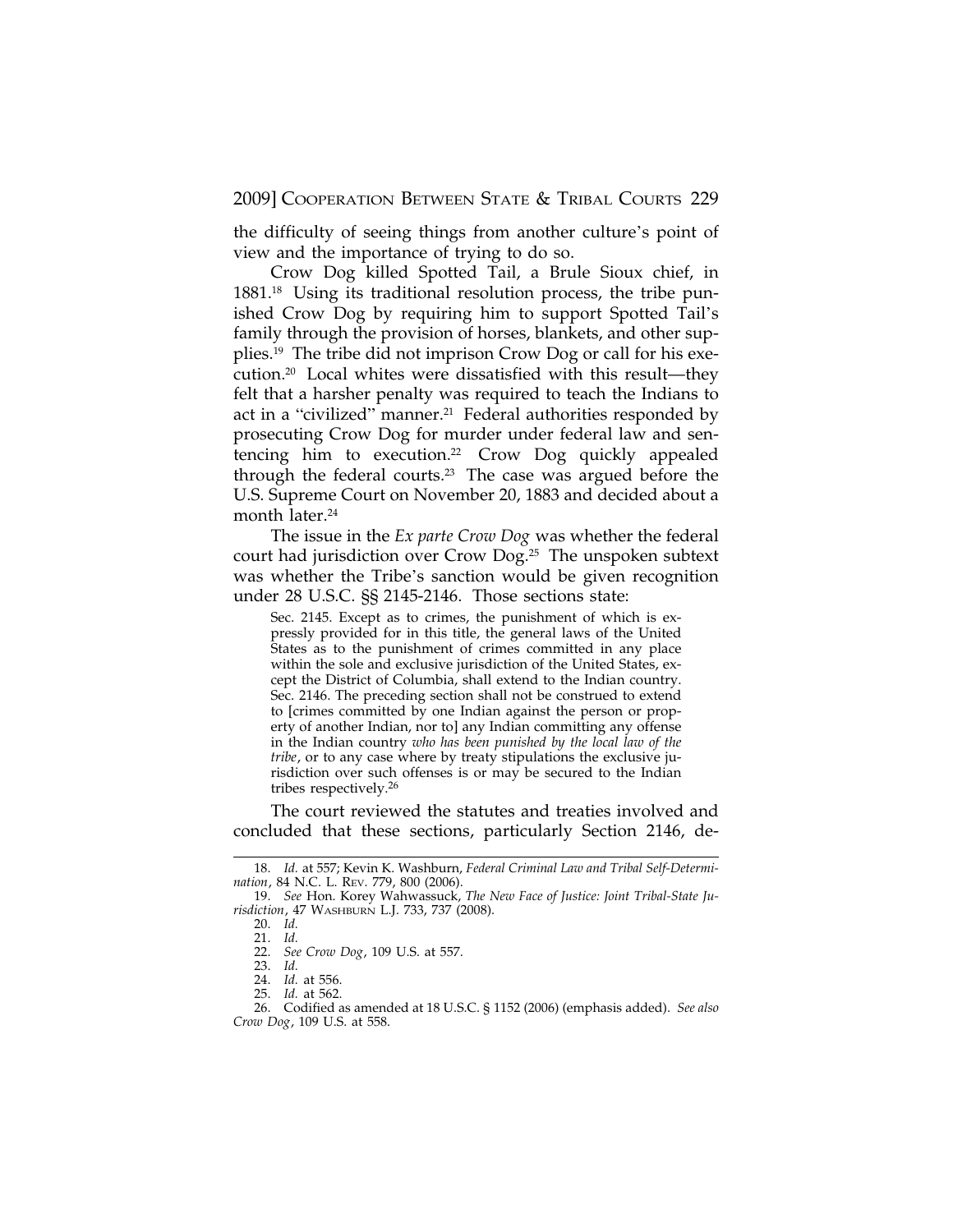prived the federal district court of jurisdiction where one Indian has committed a crime against another Indian within the Indian country.27 Towards the end of the opinion, the court showed a flair for the dramatic and, in language unfortunately reflective of the time, confronted the difficulty of one culture/jurisdiction imposing its ways on another:

It is a case of life and death. It is a case where, against an express exception in the law itself, that law, by argument and inference only, is sought to be extended over aliens and strangers; over the members of a community, separated by race, by tradition, by the instincts of a free though savage life, from the authority and power which seeks to impose upon them the restraints of an external and unknown code, and to subject them to the responsibilities of civil conduct, according to rules and penalties of which they could have no previous warning; which judges them by a standard made by others, and not for them, which takes no account of the conditions which should except them from its exactions, and makes no allowance for their inability to understand it. It tries them not by their peers, nor by the customs of their people, nor the law of their land, but by superiors of a different race, according to the law of a social state of which they have an imperfect conception, and which is opposed to the traditions of their history, to the habits of their lives, to the strongest prejudices of their savage nature; one which measures the red man's revenge by the maxims of the white man's morality.<sup>28</sup>

In reaching its decision, the court relied on the provision in Section 2146 that excludes from federal jurisdiction crimes committed by one Indian against another within the Indian country. However, the case can just as easily be looked at another way. Section 2146 also deprives the federal court of jurisdiction if the Indian offender has been "punished by the local law of the tribe."29 Without explicitly saying so, the court was confronting whether to give recognition to the Brule Sioux tribe's punishment of Crow Dog.30 Under this view, the issue in the case was whether the tribe's sanction against Crow Dog counted as

<sup>27.</sup> *Crow Dog*, 109 U.S. at 571.

<sup>28.</sup> *Id.* at 571-72.

<sup>29.</sup> Codified as amended at 18 U.S.C. § 1152 (2006).

<sup>30.</sup> There was no thought given to the fact that prosecution by the federal government and tribe were separate sovereigns and therefore permissible. Those ideas came later, most notably starting with *Talton v. Mayes*, 163 U.S. 376, 384 (1896) (holding that the U.S. Constitution does not apply to a tribe when dealing with its own members), and culminating in *United States v. Wheeler*, 435 U.S. 313, 328-29 (1978) (holding that the prosecution of an individual by the United States after prosecution by the Navajo Nation for the same conduct did not violate the Fifth Amendment).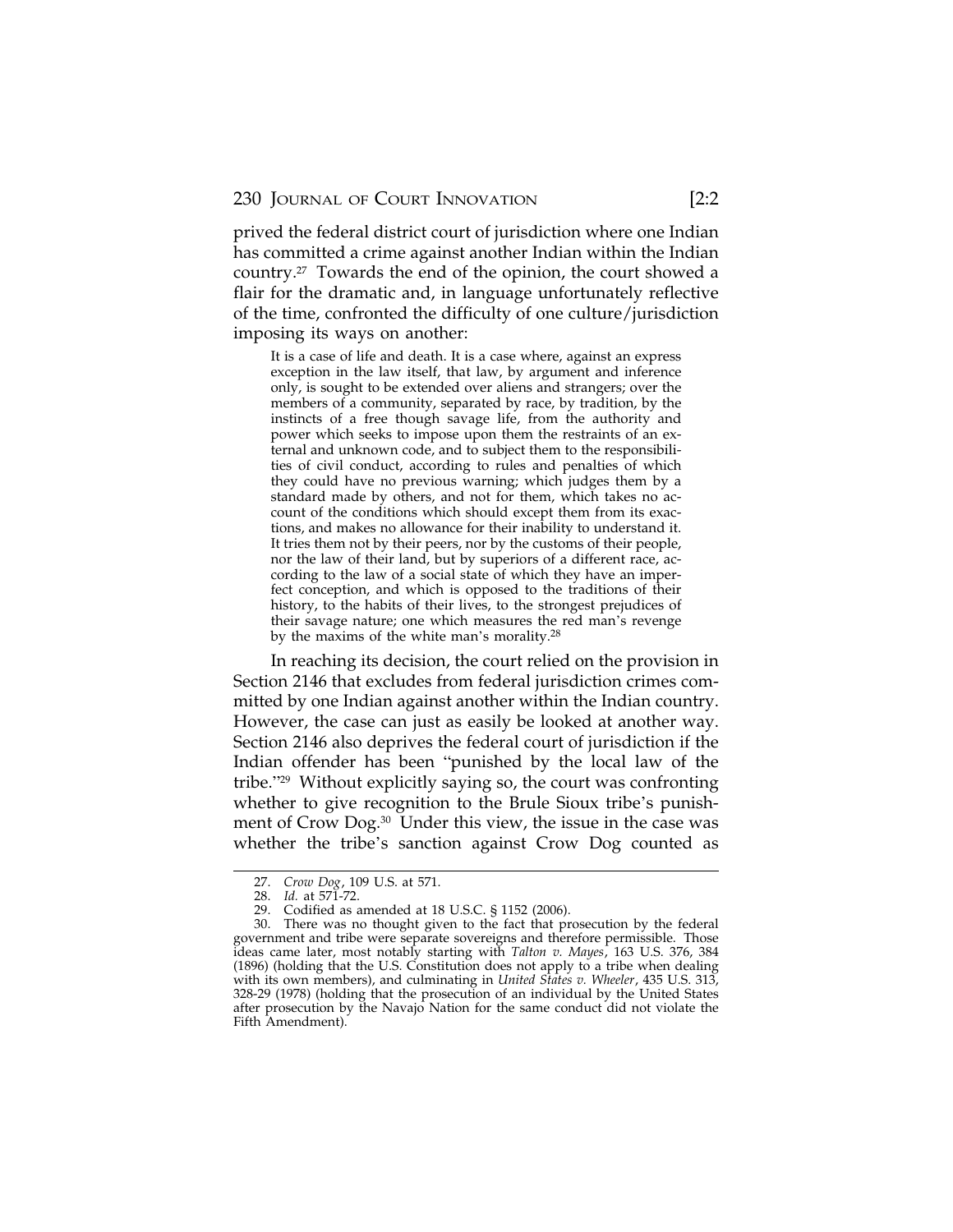"punishment" under the statute. A greater test of full faith and credit there could not be, as a man's life hung in the balance. For a moment, it appeared that the *Crow Dog* Court had given at least implicit recognition to the tribe's judgment.

This resolution, however, quickly gave way under mounting popular pressure. As mentioned, there was great consternation among the surrounding white population that an individual who committed murder would not suffer severe punishment himself, as judged by the dominant society at the time.31 Shortly after *Crow Dog* was decided, Congress responded by passing the Major Crimes  $Act<sub>1</sub><sup>32</sup>$  which conferred upon the federal courts jurisdiction over the specific crimes listed in that statute, even when committed by an Indian against an Indian within the Indian country.<sup>33</sup>

With the passing of the Major Crimes Act, federal law shifted from requiring deference toward tribal judgments in internal matters to a policy of federal intervention and imposition of "civilized" values. Whether Indian tribes will ever have exclusive criminal jurisdiction over their members again is doubtful or, at the very least, a question for the distant future*.* The Major Crimes Act may have signified an irrevocable shift in federal law. In some jurisdictions, however, state and tribal courts are taking a pragmatic look at their respective needs and forging ahead together.

## **Wisconsin**

Wisconsin is one of the few states with a full faith and credit statute addressing recognition of tribal court judgments.34 Under this statute, a tribal court judgment will receive full faith and credit if the following conditions are met: (1) the tribe is organized under the Indian Reorganization Act;<sup>35</sup> (2) the judgment is authenticated; (3) the tribal court is a court of record; (4) the judgment is a valid judgment; and (5) the tribal court certifies that it grants full faith and credit to the judgments of Wis-

<sup>31.</sup> *See* Wahwassuck, *supra* note 19, at 737.

<sup>32.</sup> Major Crimes Act, ch. 341, § 9, 23 Stat. 385 (1885) (current version at 18 U.S.C. § 1153 (2006)).

<sup>33.</sup> *Id.* The Major Crimes Act was tested and upheld one year later. *See* United States v. Kagama, 118 U.S. 375, 385 (1886).

<sup>34.</sup> *See* WIS. STAT. ANN. § 806.245 (2010). 35. *See* 25 U.S.C. §§ 461-479 (2006).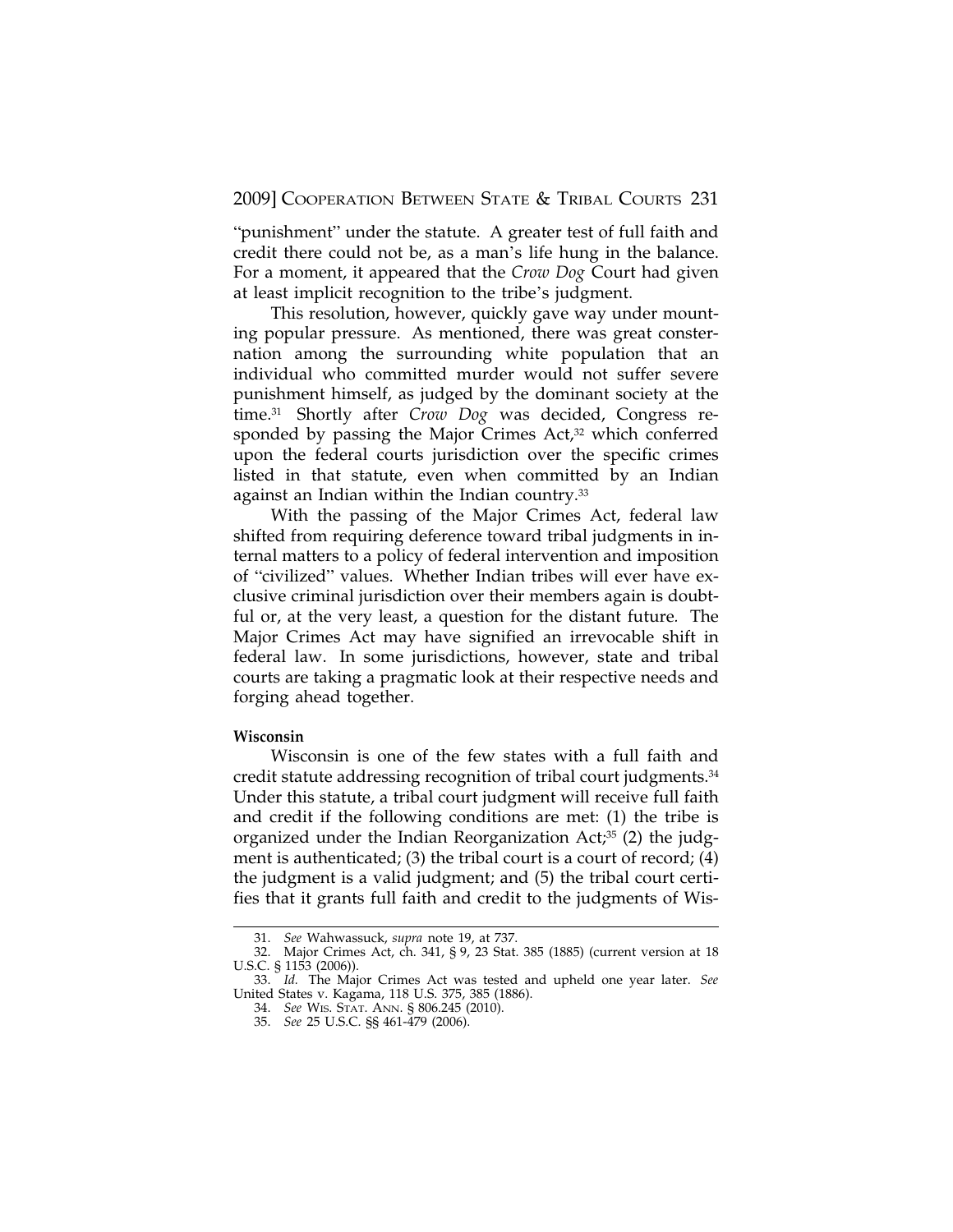consin state courts and to the acts of other Wisconsin government entities.36

Wisconsin courts routinely grant full faith and credit to tribal court judgments under this statute. $37$  The most common use has been to enforce money judgments through wage garnishments against a defendant working outside the tribal jurisdiction. Once a tribal court judgment is obtained and the defendant debtor is located, the creditor files the underlying enforcement action (usually a wage garnishment) along with an affidavit from the Chief Judge of the tribal court attesting that the elements of the statute have been met.

These garden variety enforcement proceedings were going along fine until around 1995, when Jerry Teague, the casino manager for the Bad River Band of Lake Superior Chippewa, separated from employment with the Bad River Tribe.<sup>38</sup> Eight years of litigation ensued, including two trips to the Wisconsin Supreme Court, the second of which culminated in *Teague v. Bad River Band of Lake Superior Chippewa*. 39 In the end, the case did not turn on the issue of full faith and credit but rather on the allocation of jurisdiction.40 However, Wisconsin's statute was tested by the litigation, a by-product of which was the reestablishment of the Wisconsin State-Tribal Justice Forum.

The case involved a relatively routine set of facts that spun into competing simultaneous cases in the state and tribal court systems. When Teague separated from employment, he sued the tribe in state court, seeking enforcement of his employment contract.41 Meanwhile, the tribe sued in tribal court claiming

39. *Id.* at 904-06.

41. *Id.* at 902.

<sup>36.</sup> WIS. STAT. ANN. § 806.245.

<sup>37.</sup> *See, e.g.*, Teague v. Bad River Band of Lake Superior Chippewa, 665 N.W.2d 899, 914 (Wis. 2003). This Article is setting aside the discussion of full faith and credit in specific areas of the law, such as child support, domestic abuse, and the Indian Child Welfare Act, 25 U.S.C. §§ 1901-1963 (2006), where there is a specific directive for full faith and credit to be granted. *See, e.g.*, 25 U.S.C. § 1911(d) (requiring state courts to give full faith and credit to tribal court child custody orders); 28 U.S.C. § 1738B (requiring full faith and credit between states and tribes for child support orders); 18 U.S.C. § 2265 (requiring states and tribes to give full faith and credit to protection orders).

<sup>38.</sup> *See Teague*, 665 N.W.2d at 904.

<sup>40.</sup> *Id.* at 914.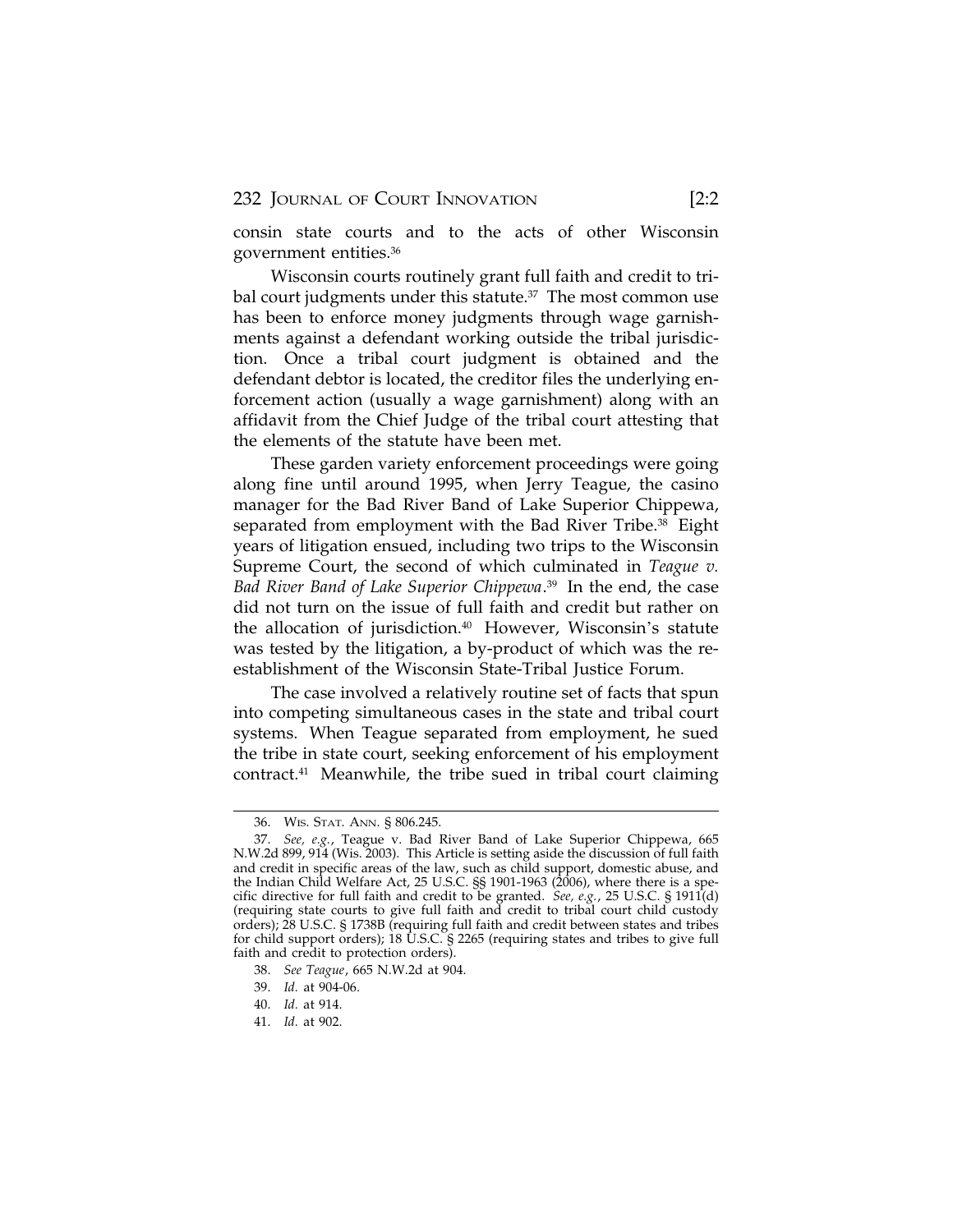the employment contract was void.<sup>42</sup> Despite receiving notice, Teague refused to participate in the tribal court proceeding except for purposes of discovery.43 The tribal court reached a verdict relatively quickly, while the state court proceeding was still pending.44 The state court refused to recognize the tribal court judgment pursuant to Wisconsin's full faith and credit statute.45 The state court eventually entered a judgment of \$390,000 against the tribe.<sup>46</sup> Teague began an enforcement action seeking to garnish the tribe's bank accounts.<sup>47</sup>

As the state case worked its way up the appellate ladder, it landed in the Wisconsin Supreme Court for the first time in 2000.48 The Wisconsin Supreme Court ruled that the state and tribal court should confer and attempt to allocate jurisdiction between the two of them.<sup>49</sup> In its analysis, the Court noted that while Section 806.245 guides parties and courts for issues of full faith and credit, there were no similar protocols to apply to jurisdictional conflicts such as exist for child custody disputes in the Uniform Child Custody Jurisdiction Act (UCCJA).50 The court stated that development of protocols similar to the UCCJA "between state and tribal courts in Wisconsin is a matter of high priority and should be pursued."51 In a footnote, the court acknowledged the March 1999 meeting of Wisconsin tribal, federal, and state judges and stated this would be the logical forum for such protocol development.52

The case was remanded for the jurisdiction allocation conference, but the state and tribal judges could not agree on how to allocate jurisdiction. After failing to reach an agreement, the

<sup>42.</sup> *Id.* Because Wisconsin is a Public Law 280 state, *see* 28 U.S.C. § 1360, the state court had a basis for asserting jurisdiction thereby creating competing jurisdictional claims in the state and tribal court. The employment contract did not contain a choice of forum clause.

<sup>43.</sup> *Teague*, 665 N.W.2d at 902.

<sup>44.</sup> *Id.*

<sup>45.</sup> *See* WIS. STAT. ANN. § 806.245 (2010).

<sup>46.</sup> *Teague*, 665 N.W.2d at 923.

<sup>47.</sup> *Id.* at 902.

<sup>48.</sup> *See* Teague v. Bad River Band of Lake Superior Chippewa, 612 N.W.2d 709 (Wis. 2000).

<sup>49.</sup> *Id.* at 719.

<sup>50.</sup> *Id.* at 718.

<sup>51.</sup> *Id.*

<sup>52.</sup> *Id.* at 718 n.11.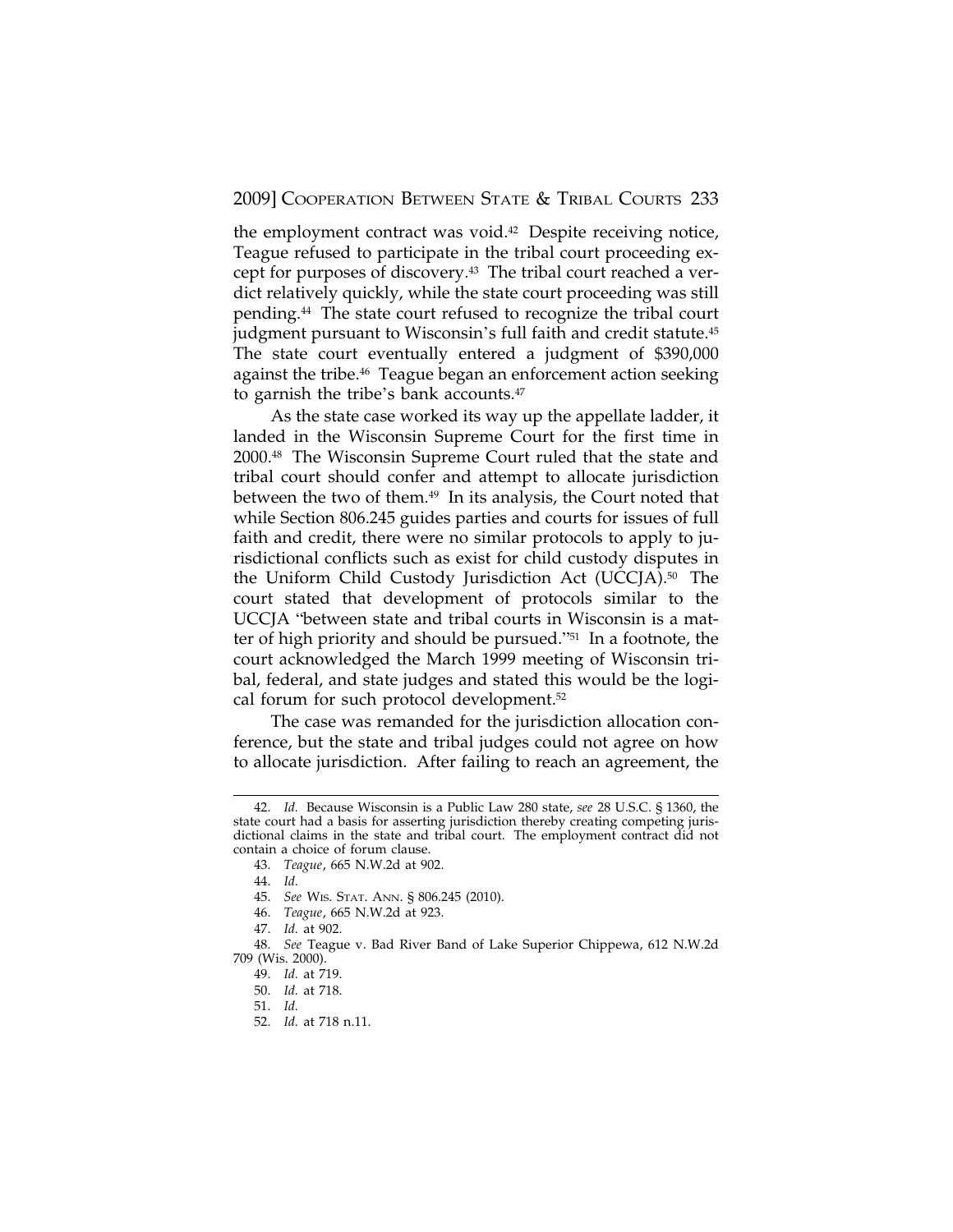case proceeded to appeal once again. In 2003, a plurality<sup>53</sup> of the Wisconsin Supreme Court ruled that the guiding principle of the case was comity and that state courts should be working with their tribal counterparts to determine where a dispute belongs.<sup>54</sup> The court identified 13 factors to be applied<sup>55</sup> and, applying those factors, ruled that jurisdiction should have been allocated to the tribal court in Teague's case.<sup>56</sup>

The high profile nature of the case and its impact on tribalstate jurisprudence caused a renewal of tribal-state collaboration. State judges in the northern part of the state worked with tribal judges to establish a protocol for applying the *Teague* rule. In 2006, the Wisconsin State-Tribal Justice Forum was re-established with five state and five tribal judges and other staff. $57$ The forum organized several judicial educational programs where state and tribal judges could meet and confer. Tribal judges presented at the 2007 annual meeting of the Wisconsin Judicial Conference. Looking ahead, the forum is planning a series of "cracker barrel" meetings where, rather than formal lecturing, state and tribal judges will have informal conversations around a few pre-selected topics or issues that may arise spontaneously.58

<sup>53.</sup> *See* Teague v. Bad River Band of Lake Superior Chippewa, 665 N.W.2d 899, 916-17 (Wis. 2003) (Abrahamson, C.J., concurring) ("Thus, this case must be governed by principles of comity, not WIS. STAT. § 806.245."). The lead opinion had one author (Justice Crooks) and one vote. Justice Crooks' view of the matter was that the tribal court judgment met the requirements of WIS. STAT. § 806.245 and should have been given full faith and credit by the state court. *See Teague*, 665 N.W.2d at 908.

<sup>54.</sup> *See id.* at 916 (Abrahamson, C.J., concurring).

<sup>55.</sup> *Id.* at 917-18.

<sup>56.</sup> *Id.* at 919. As noted above, Justice Crooks wrote separately that under WIS. STAT. § 806.245 the state trial court should have given full faith and credit to the tribal court judgment invalidating the contract and that would have disposed of the case. *Id.* at 908. The plurality noted the difficulty with this as it gives no weight to the state court judgment and could produce a "potentially absurd" situation if the Tribe were to give full faith and credit to the state court judgment. *Id.* at 916 (Abrahamson, C.J., concurring).

<sup>57.</sup> *See* Wisconsin Court System State-Tribal Justice Forum, http://www. wicourts.gov/about/committees/tribal.htm (last visited Jan. 10, 2010).

<sup>58.</sup> *See* Shelly Cyrulik, *District 10 holds crack barrel Conversation*, 17 NO. 3 THE THIRD BRANCH 7 (2009), *available at* http://www.wicourts.gov/news/thirdbranch/ docs/summer09.pdf. On May 29, 2009, the first cracker barrel forum, a full faith and credit issue received some attention. *Id.* The issue involved how a tribal court could effectively ensure compliance when the tribal court subpoenas a county sheriff's deputy to testify in the tribal court.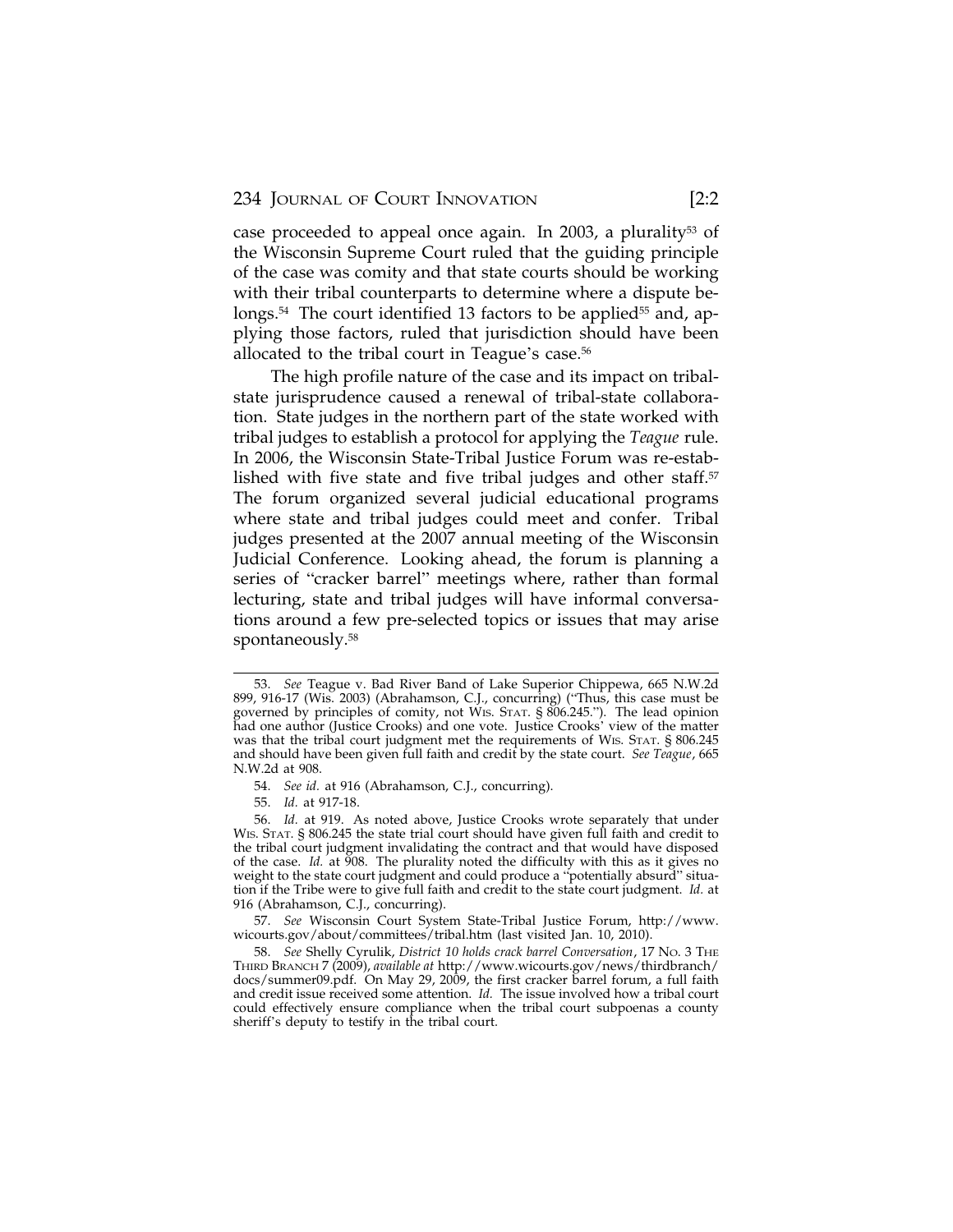Forum Chair, Wisconsin Judge Neal Nielsen, stated the forum has had a positive effect: "Our state-tribal justice forum has been very successful in promoting cooperative and collegial relations between the circuit courts and tribal courts in Wisconsin. The real value of the forum comes from the opportunity to build professional relationships that are based on mutual respect and trust."<sup>59</sup>

## **New York**

New York's Federal-State-Tribal Courts and Indian Nations Justice Forum (Justice Forum) came into existence in 2004: New York has nine state-recognized Indian tribes, $60$  seven of which are federally-recognized.<sup>61</sup> Of the nine, only three maintain Western-style court systems: the Oneida Indian Nation, the Seneca Nation, and the St. Regis Mohawk Tribe.<sup>62</sup> The other six tribes operate more traditional justice systems.63 The more traditional systems do not always issue formal orders or judgments and, therefore, full faith and credit issues have not been as prevalent in the New York case law.64

Shortly after its establishment in 2004, the Justice Forum sought ideas about how it could play a positive role in tribalstate judicial relations. The Oneida Nation of New York re-

62. *See* Interview with Joy Beane, Executive Assistant, New York State Judicial Institute, by telephone (June 19, 2009).

<sup>59.</sup> Interview with Judge Neal A. Nielsen, III, Circuit Court Judge, Vilas County, Wisconsin, Chair of the Wisconsin State-Tribal Forum, by email (Nov. 9, 2009).

<sup>60.</sup> *See* New York Federal-State-Tribal Courts and Indian Nations Justice Forum, http://www.nyfedstatetribalcourtsforum.org/history.shtml (last visited Jan. 10, 2010).

<sup>61.</sup> *See* Indian Entities Recognized and Eligible to Receive Services from the United States Bureau of Indian Affairs, 72 Fed. Reg. 13,648, 13,649-13,652 (Mar. 22, 2007) (listing the seven federally-recognized tribes).

<sup>63.</sup> *Id.*

<sup>64.</sup> This is not to say state-tribal judicial relations have been uneventful. In *Van Aernam v. Nenno*, No. 06-CV-0053C(F), 2006 WL 1644691 (W.D.N.Y. June 9, 2006), Mr. Van Aernam, a member of the Seneca Nation, obtained a federal court injunction against a New York State Supreme Court preventing it from exercising jurisdiction over a divorce proceeding which had been previously adjudicated in Seneca Nation Peacemakers Court. *Id.* at \*1, \*10. The *Van Aernam* court applied the factors from *Teague*. *Id.* at \*7-8. *See also supra* text accompanying notes 38-56. Just four months later, the same federal district court confronted a similar fact pattern as that of *Van Aernam* and applied the *Teague* factors again. *See* Parry v. Haendiges, 458 F. Supp. 2d 90, 97 (W.D.N.Y. 2006). There were some key differences, however, and the court ruled in favor of state court jurisdiction. *See id.* at 99.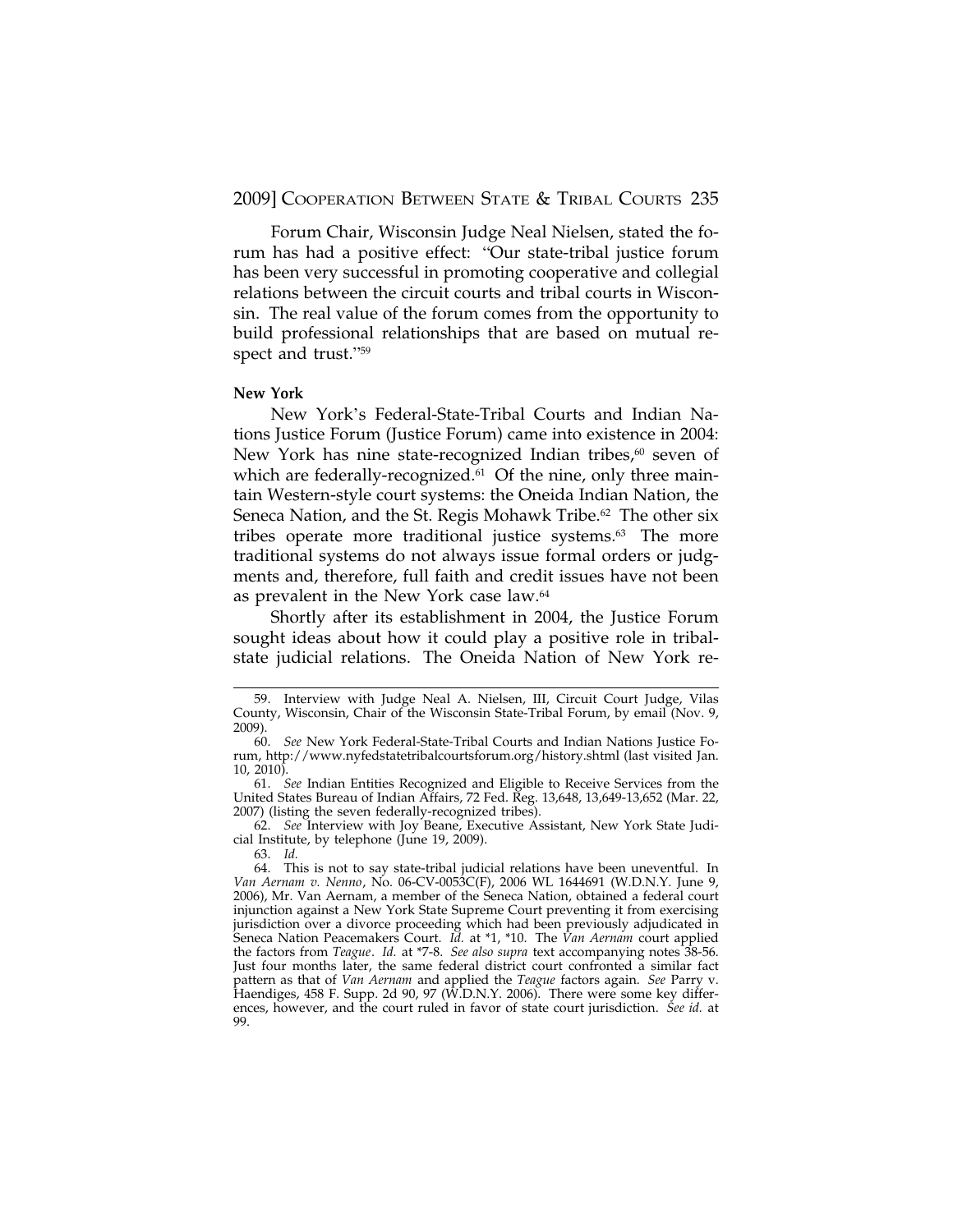sponded that it would be helpful for its court's judgments to receive recognition from New York state courts.<sup>65</sup> The forum responded positively. Dialogue ensued over development of a protocol which addresses both full faith and credit and transfer of cases from state to tribal court.<sup>66</sup> Interestingly, the Oneida Nation's Western-style adversarial court features two judges who are former justices of New York's highest court, the New York Court of Appeals.<sup>67</sup>

New York's experience is characterized by two unique features. First, the protocol is a non-binding, unsigned document more aptly described as a proposed "guideline."<sup>68</sup> There may be some question whether the state court, in the absence of formal rulemaking, statute, or case law, has the authority to implement such a protocol. Aware the protocol's validity could come before him as part of litigation in his court, the state judge in the tribe's district has not pre-judged the legality of the protocol, but also is respectful of the practical needs of the Oneida tribal court and the forum's desire to do something positive.<sup>69</sup> The Oneida Nation and the state court understand that the first few cases under the pilot protocol will be test cases and that there may be challenges.

The second unique aspect of the pilot protocol is that it was developed specifically for one tribe, the Oneida Indian Nation of New York. This was done consciously and out of respect for the differences between the tribes in New York.<sup>70</sup> It is not a reflection of any disharmony among New York's tribes.<sup>71</sup> Just the opposite—the Oneidas and the State of New York wel-

<sup>65.</sup> *See* Interview with Pete Carmen, Attorney, Oneida Nation, by telephone (Oct. 21, 2009).

<sup>66.</sup> New York Federal-State-Tribal Courts Forum, Proposed Pilot Program: Rules on Enforcement of Judgments and Jurisdictional Protocol Between the Courts of the Unified Court System of the State of New York Resident in the Fifth Judicial District and the Tribal Courts of the Oneida Indian Nation (proposed Mar. 19, 2008), *available at* http://www.nyfedstatetribalcourtsforum.org/pdfs/ Full%20Faith%20&%20Credit-%20Oneida%20&%205th%20Jud%20Distr.pdf [hereinafter *New York Protocol*].

<sup>67.</sup> Interview with Pete Carmen, *supra* note 65. Those justices are the Hon. Stewart F. Hancock, Jr., who sits as a trial court judge for the Oneida Nation, and the Hon. Richard D. Simons, who sits as an appellate judge. *Id.*

<sup>68.</sup> Interview with New York State Supreme Court Justice Samuel Hester, Oneida County Supreme Court, Fifth Judicial District, by telephone (Sept. 3, 2009). 69. *Id.*

<sup>70.</sup> Interview with Pete Carmen, *supra* note 65.

<sup>71.</sup> *Id.*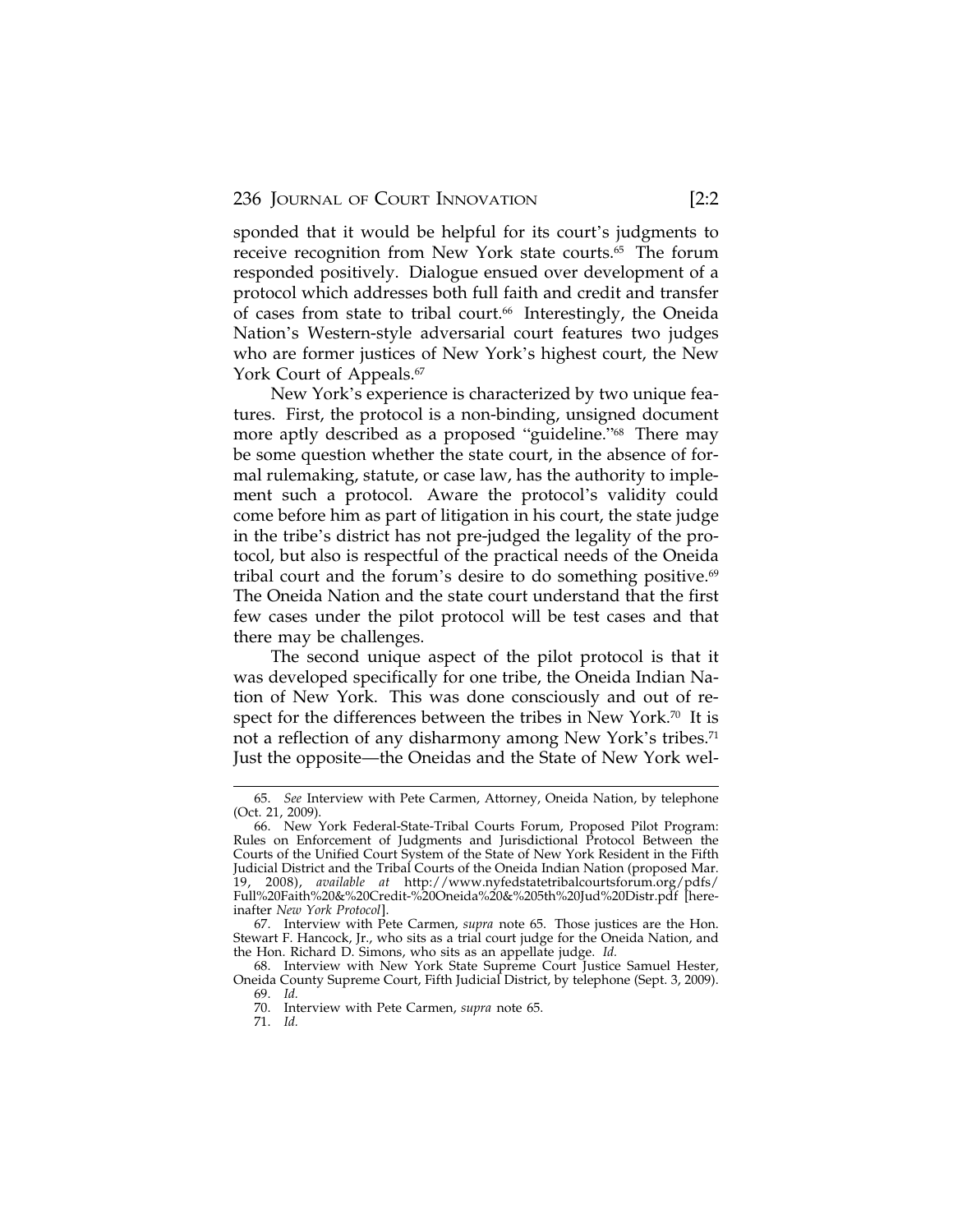comed input from other tribes while at the same time stressing that such tribes would not be required to be part of the new protocol. The result is a rule designed specifically and exclusively for the Oneida Indian Nation.<sup>72</sup>

The New York protocol assumes full faith and credit will be given unless one of five conditions is present: (1) lack of subject matter jurisdiction; (2) denial of due process under the Indian Civil Rights Act; (3) lack of reciprocal recognition by the tribal court; (4) fraud in procuring of the judgment; or (5) state court recognition of the tribal court judgment would do "violence" to some strong public policy of the state.<sup>73</sup> These exceptions are relatively narrow in scope, perhaps reflecting the fact that the rule applies to only one tribe.

The Oneida Indian Nation attorney who was involved in developing the protocol cited the Justice Forum as helpful, indicating that it provided an opportunity to facilitate discussions and a vehicle that was free from the political baggage that burdens other areas of state-tribal relations in New York.74 He also stated the discussions were educational and constructive as the tribe heard out the thoughtful and considered issues raised by the state judges.75

While the New York protocol has yet to be invoked, there are several commercial cases working their way through the Oneida Tribal Court. When they are completed, perhaps before the end of 2009, the tribe expects to seek enforcement under the protocol in New York state court.76 This will be the first test of the protocol.

<sup>72.</sup> It also should be noted that the Oneida Tribal Court has a rule addressing recognition of judgments from outside jurisdictions. *See* ONEIDA INDIAN NA-TION (N.Y.) R. CIV. P. 34, *available at* http://www.oincommunications.net/ codesandordinances/rulesofcivilprocedure/chapter01.pdf.

<sup>73.</sup> *See New York Protocol*, *supra* note 66, § 1(a).

<sup>74.</sup> Interview with Pete Carmen, *supra* note 65. The State of New York and New York Oneidas have had, and continue to have, disputes between them in many areas including: land claims, *see, e.g.*, *Oneida Indian Nation of New York v. County of Oneida*, 414 U.S. 661 (1974); gaming, *see, e.g.*, *New York v. Oneida Indian Nation of New York*, 90 F.3d 58 (2d Cir. 1996); and taxation, *see, e.g.*, Glenn Coin, *Oneida Nation, banking on tax-exempt status, buys cigarette factory*, THE POST-STAN-DARD, Sept. 17, 2009, *available at* http://www.syracuse.com/news/index.ssf/ 2009/09/oneida\_nation\_banking\_on\_taxex.html.

<sup>75.</sup> Interview with Pete Carmen, *supra* note 65.

<sup>76.</sup> *Id.*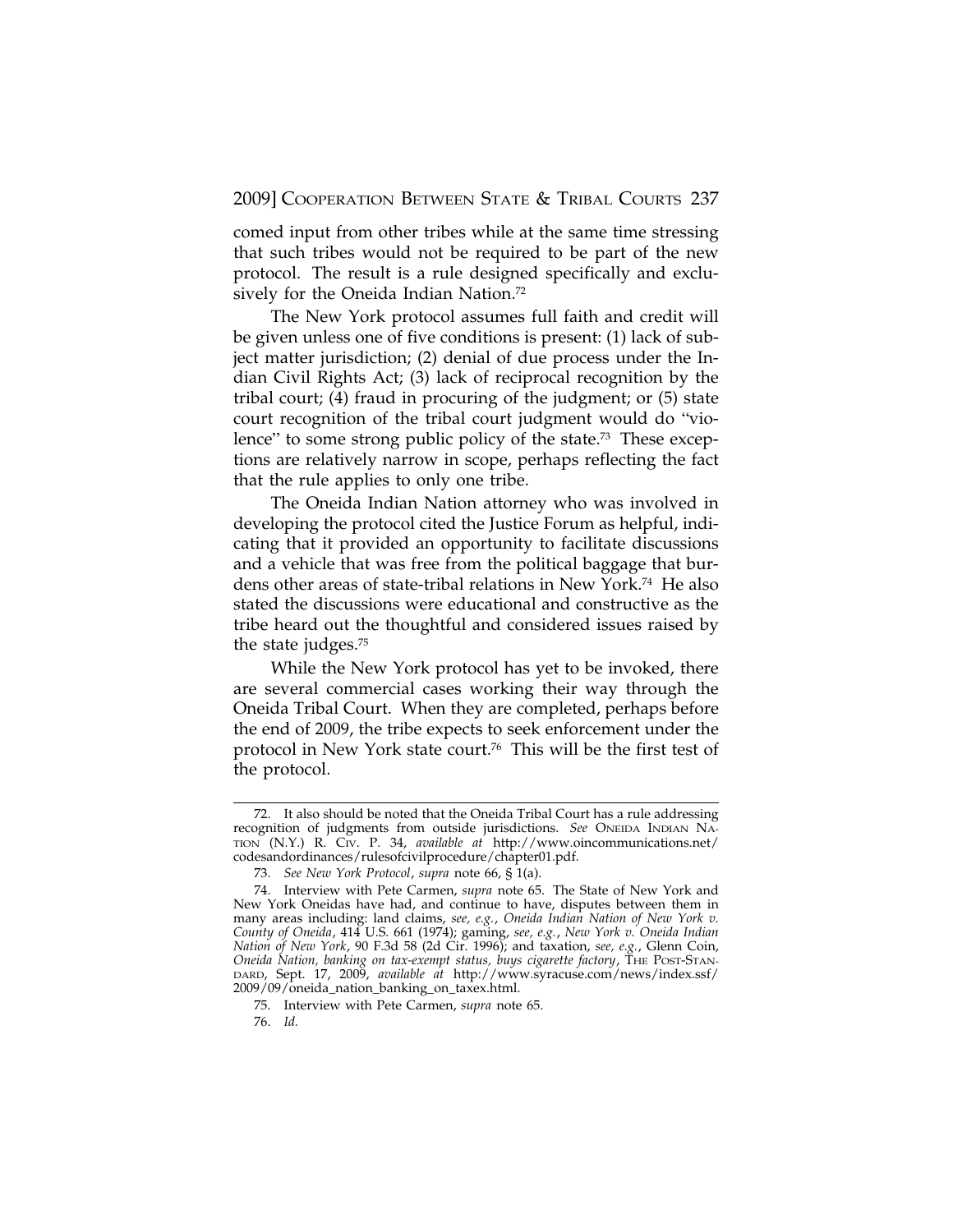#### **New Mexico**

New Mexico's Tribal-State Judicial Consortium was formed in 1997<sup>77</sup> and designated as an advisory committee by the New Mexico Supreme Court in November 2006.78 The mission of the forum is to "encourage and facilitate communication and collaboration between State and Tribal Court judges on common issues, focusing on domestic violence, domestic relations, child custody, child support, child abuse and neglect, and juvenile justice, and addressing questions of jurisdiction and sovereignty as they relate to each particular issue."79 The goals of the consortium include educating and increasing collaboration between state and tribal judges.<sup>80</sup>

Between 2000 and 2003, the consortium held a series of cross-court cultural exchanges. Shortly thereafter, the consortium drafted a rule of civil procedure that, had it been enacted, would have guided New Mexico courts in giving full faith and credit to tribal court orders of protection, which the consortium had identified as a problem.<sup>81</sup>

The proposed rule was referred to the New Mexico Supreme Court Rules Committee.<sup>82</sup> The rules committee concluded that tribal court judgments were already entitled to full faith and credit under New Mexico case law.83 In 1975, the New Mexico Supreme Court had ruled that judgments of the Navajo Nation Courts were entitled to full faith and credit under 28 U.S.C. § 1738 as a territory of the United States.<sup>84</sup> New Mexico courts have cited this ruling approvingly over the years, $85$  including one case where the New Mexico Court of Appeals up-

82. Interview with Judge Roman Duran, *supra* note 81.

83. *Id.*

<sup>77.</sup> *See* Garcia v. Gutierrez, 217 P.3d 591, 608 (N.M. 2009).

<sup>78.</sup> *See In re* the Tribal-State Judicial Consortium, No. 8500 (N.M. Nov. 29, 2006), *available at* http://www.nmcourts.gov/tsconsortium/docs/About\_Us/ Supreme\_Court\_Order.pdf.

<sup>79.</sup> The New Mexico Tribal-State Judicial Consortium, http://www. nmcourts.gov/tsconsortium/index.php (last visited Jan. 20, 2010).

<sup>80.</sup> *Id.*

<sup>81.</sup> *See* N.M. LEGISLATIVE FIN. COMM., FISCAL IMPACT REPORT, H. 156, at 4 (2004), *available at* http://legis.state.nm.us/Sessions/04%20Regular/firs/hb0156. pdf; Interview with Judge Roman Duran, Co-Chairman, N.M. Tribal-State Judicial Consortium, by telephone (June 24, 2009).

<sup>84.</sup> *See* Jim v. CIT Fin. Servs. Corp., 533 P.2d 751, 752 (N.M. 1975).

<sup>85.</sup> *See, e.g.*, Chischilly v. Gen. Motors Acceptance Corp., 629 P.2d 340, 344 (N.M. Ct. App. 1980); Garcia v. Gutierrez, 192 P.3d 275, 284 (N.M. Ct. App. 2008).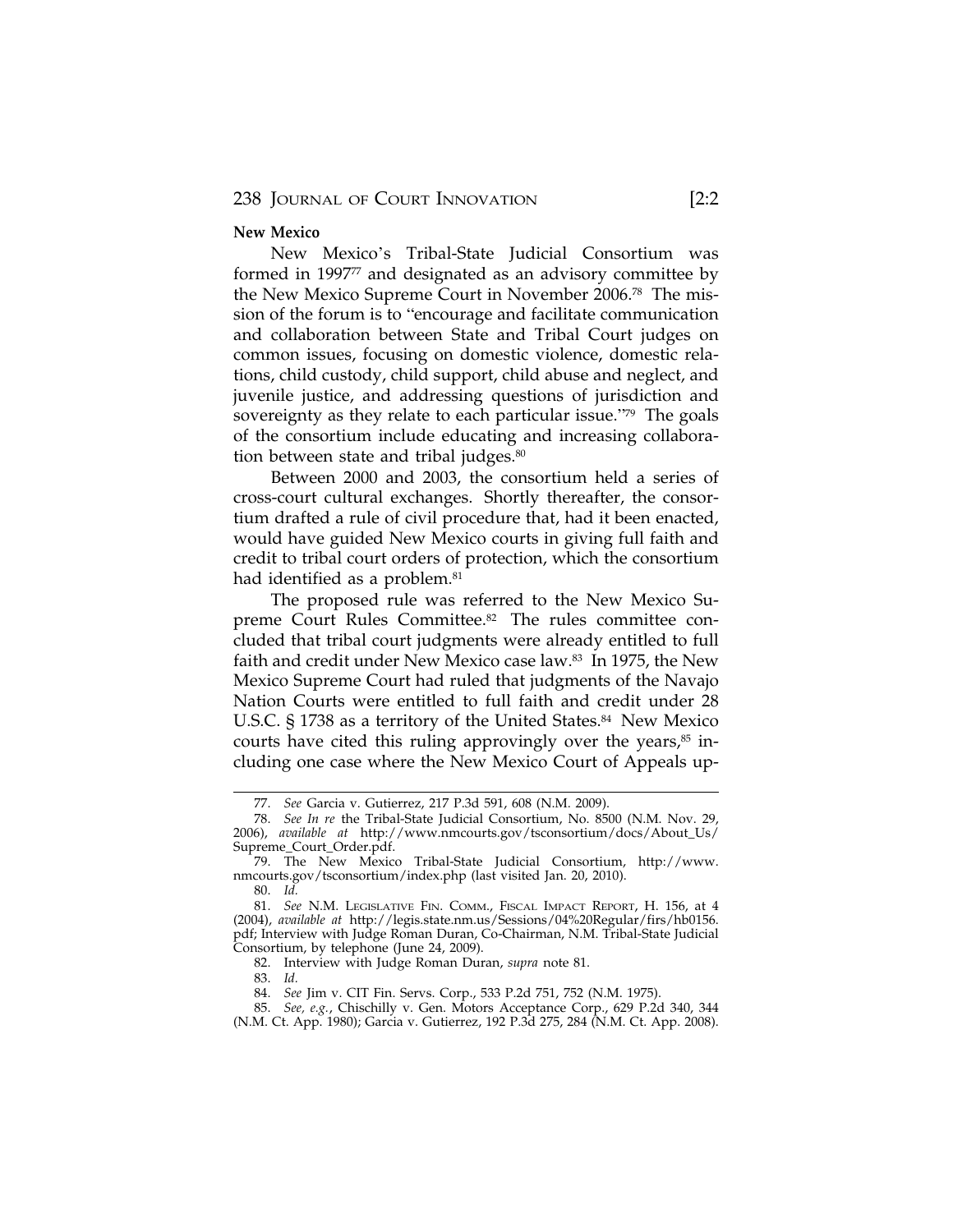held an award of punitive damages issued by a Navajo court after the defendant defaulted.86

The consortium responded to the rules committee by pointing out that, despite existing case law, there were still many instances of tribal protection orders not being enforced.<sup>87</sup> The rules committee looked at the matter again. This time they identified an unwieldy 36 rule changes that would be required to comprehensively address all of the different areas in New Mexico's statutes where protection orders were mentioned.<sup>88</sup> The New Mexico Supreme Court did not take action and the effort fizzled.89

In the face of the New Mexico Supreme Court's inaction, the consortium took a different approach. It devoted itself to getting state courts and the tribal courts in New Mexico to use a similar cover sheet for domestic abuse protection orders, also known as Project Passport.<sup>90</sup> This effort began after several regional meetings with judges, law enforcement officers, and probation officers from state and tribal jurisdictions.<sup>91</sup> These meetings revealed that state law enforcement officers understood that federal domestic violence laws required full faith and credit for tribal protection orders.<sup>92</sup> However, state law enforcement officials were reluctant at times to enforce the orders because they were unfamiliar with the tribal court formats and were not always sure whether the orders had all of the proper identifying information, were still in effect or were properly issued.<sup>93</sup> When asked whether the uniform cover sheet would answer their concerns, the state officers said it would.<sup>94</sup> The consortium then approached the New Mexico Supreme Court with the proposal for a uniform cover sheet.

<sup>86.</sup> *See* Halwood v. Cowboy Auto Sales, Inc., 946 P.2d 1088, 1094 (N.M. Ct. App. 1997).

<sup>87.</sup> Interview with Judge Roman Duran, *supra* note 81.

<sup>88.</sup> *Id.*

<sup>89.</sup> *Id.*

<sup>90.</sup> Project Passport is a national project to get all jurisdictions across the United States to use a uniform cover sheet on protection orders so they will be more readily enforced by law enforcement officers. *See* National Center for State Courts, http://www.ncsconline.org/D\_research/descriptions.html (last visited Jan. 18, 2010).

<sup>91.</sup> Interview with Judge Roman Duran, *supra* note 81.

<sup>92.</sup> *See* 18 U.S.C. § 2265(a) (2006).

<sup>93.</sup> Interview with Judge Roman Duran, *supra* note 81.

<sup>94.</sup> *Id.*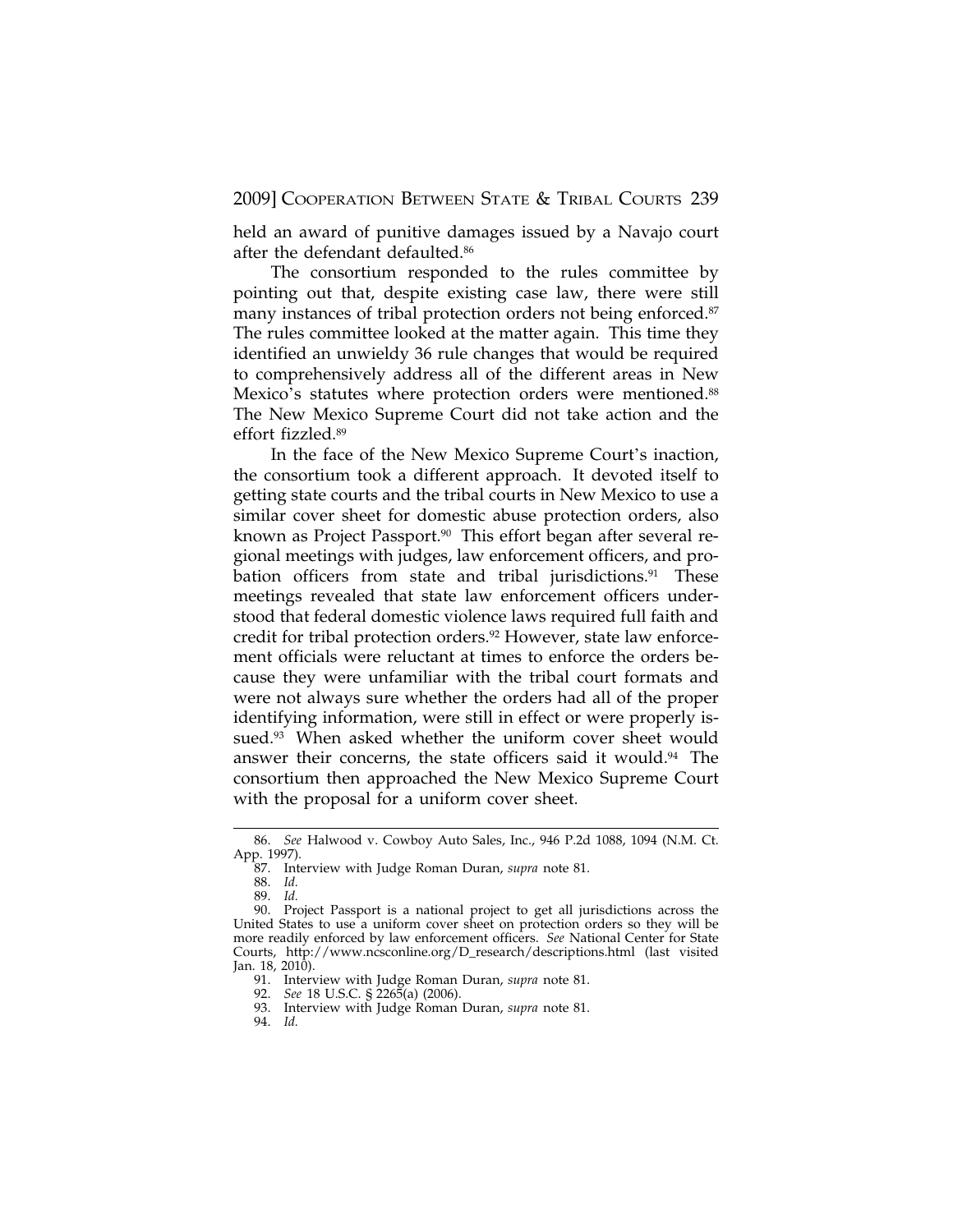240 JOURNAL OF COURT INNOVATION [2:2]

The New Mexico Supreme Court approved the uniform cover sheet for use on October 29, 2008, and it went into effect on December 15, 2008, a remarkably quick turnaround for such a change.<sup>95</sup> Participants in the effort stated that the New Mexico Supreme Court sometimes takes up to a year to approve such proposals and that a lengthy approval process was expected here as well because the issue involved state-tribal court relationships.96 The quick approval was attributed to the fact that several New Mexico Supreme Court justices had participated in consortium meetings, with between one and three justices present at each meeting, and thereby gained knowledge about and comfort with the issue.<sup>97</sup> As of March 2009, three tribal courts in New Mexico were using the cover sheet and the other tribal courts were in the process of getting the cover sheet approved.<sup>98</sup>

The New Mexico Tribal-State Consortium has also led to individual success stories because of the relationships formed. A tribal court recently handled a juvenile matter in which a child absconded to Albuquerque, about 170 miles from the reservation.<sup>99</sup> The tribal judge called his state court counterpart from the consortium, who was also a judge in Albuquerque. Within a day, the Albuquerque judge signed an order granting full faith and credit to the tribal court order requiring the juvenile's pick-up and return.100 Moreover, tribal and state law enforcement officers were already working together. Once the state order was delivered to state police, the youth was picked up and returned to the tribal jurisdiction.<sup>101</sup>

The tribal judge believes that he would have been able to eventually reach the same outcome, but estimates it might have taken a week instead of a day without the relationship with his state counterpart, a significant difference considering that the safety of a juvenile was at issue.<sup>102</sup> This story highlights the crit-

<sup>95.</sup> *See* The New Mexico Tribal-State Judicial Consortium, Project Passport, http://www.nmcourts.gov/tsconsortium/docs/Initiatives/Project\_Passport/ Project\_Passport\_Description.pdf (last visited Jan. 20, 2010).

<sup>96.</sup> Interview with Judge Roman Duran, *supra* note 81.

<sup>97.</sup> *Id.*

<sup>98.</sup> These three tribal courts are those of the Laguna, Santa Clara, and Zuni Pueblos. *See id.*

<sup>99.</sup> *See id.* 100. *Id.*

<sup>101.</sup> *Id.*

<sup>102.</sup> *Id.*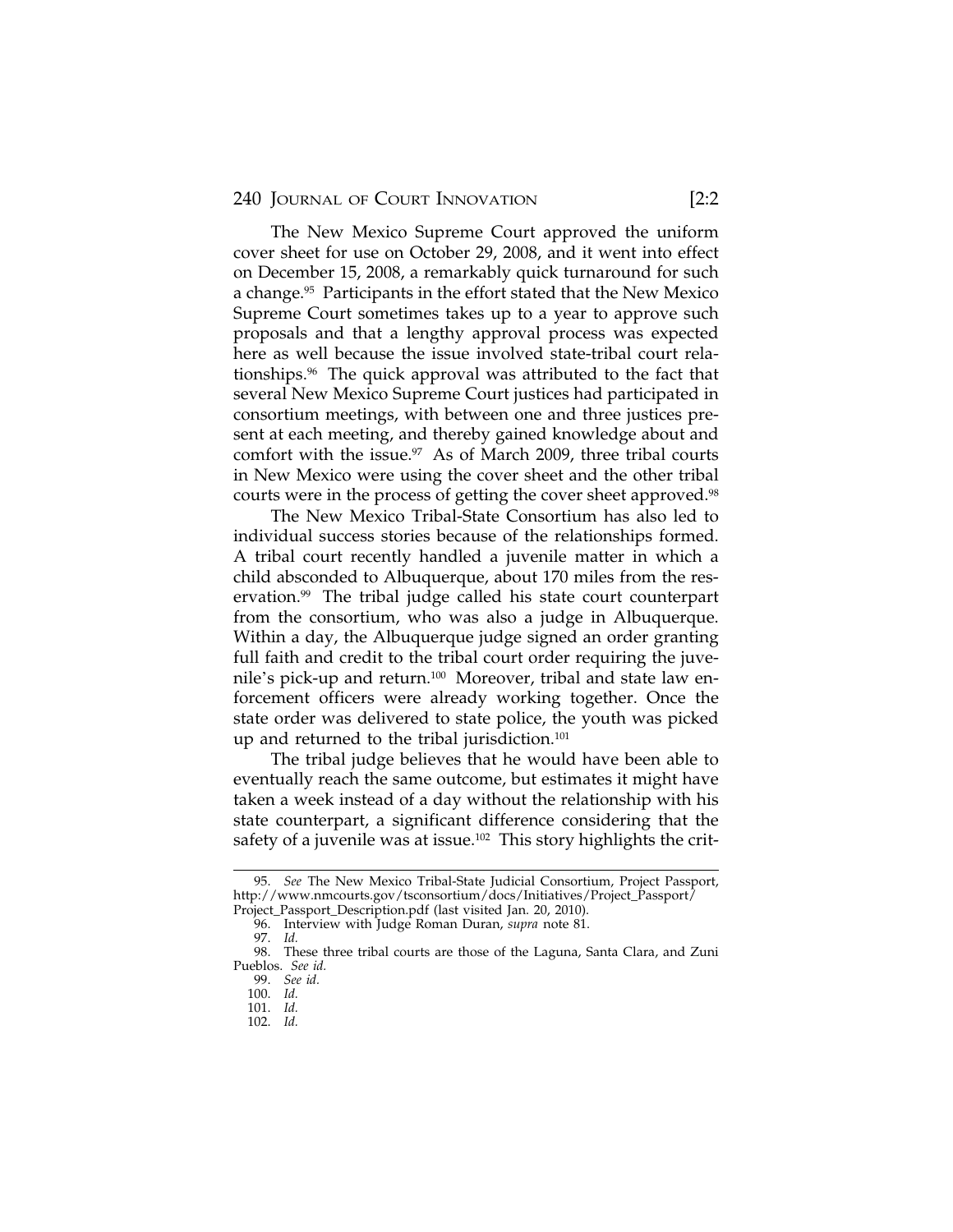ical importance of relationships and personal knowledge when judges are called upon to apply the law. Even when the law is fixed, and presumably known by everyone involved, personal relationships can act as the variable that determines how quickly courts are able to reach the desired outcome.

## **Minnesota**

Minnesota's Tribal Court/State Court Forum has been in existence since 1997.103 During early meetings, the forum set out to consider its priorities.104 The group agreed that full faith and credit issues should be at the top of the list.105 When deciding whether to approach the legislature or the judiciary about these issues, the forum decided that the legislature would be too political in light of ongoing gaming issues between the state and the tribes.106 As a result, the Forum developed a proposal for a new rule of civil procedure and circulated the proposed rule to the relevant stakeholders in the state and tribal court systems.107 In 2002, the Minnesota Tribal Court/State Court Forum formally petitioned the Minnesota Supreme Court for a court rule under which tribal court judgments would be given full faith and credit by Minnesota state courts.<sup>108</sup>

After providing some background information about Indian law and the tribes in Minnesota, the petition sought to bolster the case for a full faith and credit rule.109 It cited two realworld examples in which full faith and credit had critical practical implications. In the first, a hospital refused to acknowledge a tribal court protective order directing custody of a cocaineaddicted newborn.110 Without recognition of the order, the

<sup>103.</sup> Robert A. Blaser & Andrea L. Martin, *Engendering Tribal Court/State Court Cooperation*, 63 BENCH & B. OF MINN. 11 (Dec. 2006), *available at* http://mnbar.org/ benchandbar/2006/dec06/tribal\_court.htm.

<sup>104.</sup> *Id.*

<sup>105.</sup> *See* Interview with Henry Buffalo, Co-Chairman, Minnesota Tribal Court/ State Court Forum, by telephone (June 19, 2009).

<sup>106.</sup> *Id.*

<sup>107.</sup> *See* MINN. TRIBAL COURT/STATE COURT FORUM, AMENDED PETITION FOR ADOPTION OF A RULE OF PROCEDURE FOR THE RECOGNITION OF TRIBAL COURT ORDERS AND JUDGMENTS, app. A at 1-3 (June 26, 2002), *available at* http://maiba.org/pdf/ FullFaithAndCredit102402.pdf.

<sup>108.</sup> *Id.*

<sup>109.</sup> *Id.* at 4-6.

<sup>110.</sup> *Id.* at 6.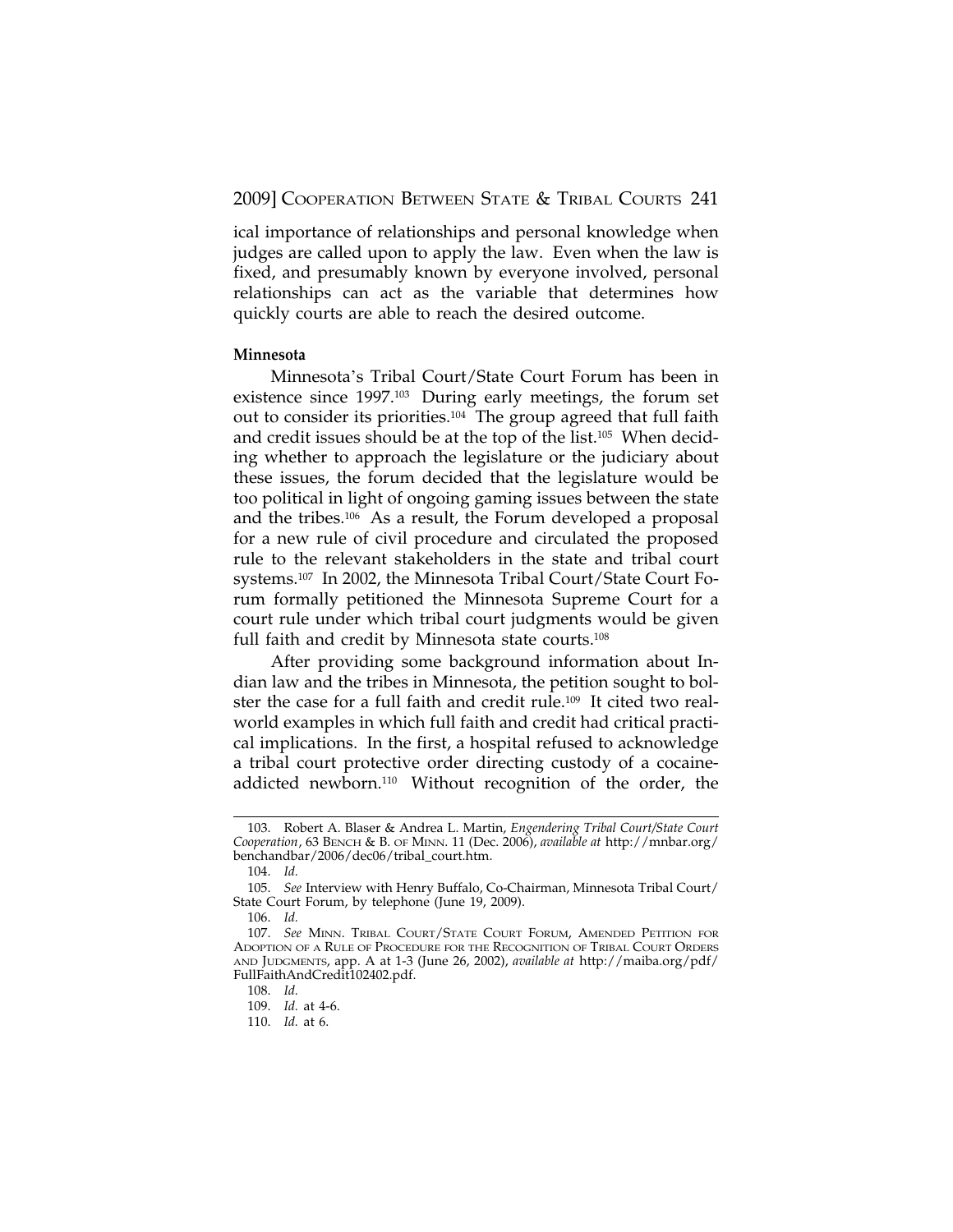child would be released to its addicted mother.111 In the other case, a hold and protect order from a tribal court for two delinquent runaway teenagers was not enforced by local police because they were instructed that they did not have to recognize a tribal court order.112 As a result, the teenagers were left unprotected for a month longer than needed.113 In both cases, Minnesota's Uniform Enforcement of Foreign Judgments Act<sup>114</sup> was a legal obstacle to recognition. The statute, which is a procedural statute, only allows recognition of those orders "entitled to full faith and credit."<sup>115</sup>

The examples went in the other direction as well. A Minnesota tribal court had recently refused to enforce a garnishment request against a tribal employee subject to a state court money judgment.<sup>116</sup> The court relied on tribal law, which required that the issuing jurisdiction grant full faith and credit to tribal court orders.117 The State of Minnesota did not recognize tribal court judgments, so relief was denied.118

The forum's proposed rule had the unanimous support of both the state and tribal court judges at the trial level.<sup>119</sup> In addition, the state appellate judges supported the proposal, $120$  as did the Minnesota State Bar.121 The Minnesota tribes were on board.122 The Minnesota County Attorney Association was not in support.123 At the public hearing on October 29, 2002, several individuals from various reservations spoke against the rule.124

121. *See* Jon Duckstand, *Full Faith and Credit*, 59 BENCH & B. OF MINN. 9 (Oct.

2002), *available at* http://mnbar.org/benchandbar/2002/oct02/prezpage.htm. 122. *Id.*

123. *See* Clara NiiSka, *Supreme Court hears arguments and testimony: Should there be full faith and credit for tribal courts in Minnesota?*, NATIVE AM. PRESS/OJIBWE PRESS, Nov. 1, 2002, *available at* http://www.maquah.net/clara/Press-ON/02-11-01 testimony.html.

124. *Id.*

<sup>111.</sup> *Id.*

<sup>112.</sup> *Id.*

<sup>113.</sup> *Id.*

<sup>114.</sup> MINN. STAT. ANN. §§ 548.26-548.33 (West 2009).

<sup>115.</sup> MINN. STAT. ANN. § 548.26 (West 2009).

<sup>116.</sup> *See* MINN. TRIBAL COURT/STATE COURT FORUM, *supra* note 107, at 6.

<sup>117.</sup> *Id.* at 6-7.

<sup>118.</sup> *Id.* at 7.

<sup>119.</sup> *See id.* at 7-8 (listing various courts that support the rule).

<sup>120.</sup> *See* Interview with Henry Buffalo, *supra* note 105.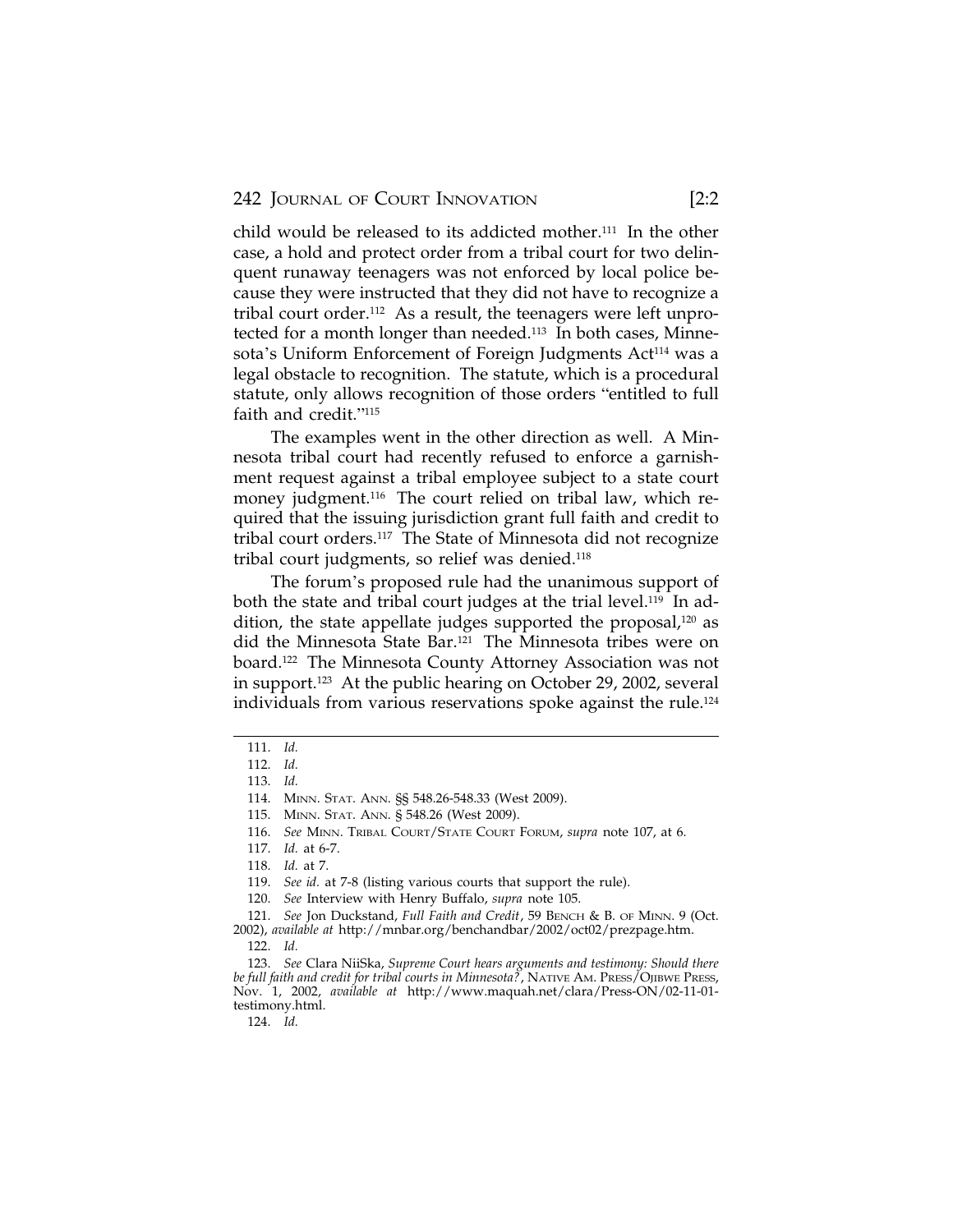The Minnesota Supreme Court denied the petition in a two-page order on March 5, 2003.125 The order acknowledged the valuable efforts of the forum but stated, without explanation, that "the court is not prepared to adopt the proposed rule at this time."126 The court acknowledged the "need for a better procedural framework to facilitate the recognition and enforcement of tribal orders and judgments where there is an existing legislative basis for doing so, especially in emergency situations involving such matters as child protection and domestic violence."127 Looking forward, the court ordered the Supreme Court Advisory Committee on the General Rules of Practice to consider rules to provide a procedural framework for the recognition of tribal court orders and judgments.128 In addition, the court encouraged the advisory committee to explore with the forum the possibility of a tribal court/state court compact to assure reciprocal commitment to any new rule.<sup>129</sup>

Subsequent to the rejection of the proposed rule, the Minnesota Supreme Court adopted a rule130 that requires Minnesota state courts to give full faith and credit to tribal court orders where required by law and permits discretionary recognition under the principles of comity in other circumstances.131 The rule went into effect on January 1, 2004.132

The co-chair of the forum from that period expressed disappointment about the Minnesota Supreme Court's decision and uncertainty about why the court ruled the way it did.<sup>133</sup> The forum, nevertheless, has continued to meet and thrive. The experience of proposing the new rule brought the forum members together and, even though the Minnesota rules continue to give state court judges discretion in recognizing tribal court orders, tribal court orders are by and large enforced.134

<sup>125.</sup> *In re* Hearing on Proposed Amendments to the Minnesota General Rules of Practice for the District Courts, No. CX-89-1863 (Minn. Mar. 5, 2003).

<sup>126.</sup> *Id.* at 1.

<sup>127.</sup> *Id.*

<sup>128.</sup> *Id.*

<sup>129.</sup> *Id.* at 1-2.

<sup>130.</sup> *See* MINN. GEN. R. PRAC. 10.01(a) (2003).

<sup>131.</sup> *See* MINN. GEN. R. PRAC. 10.02(a); *see also* Wahwassuck, *supra* note 19, at 737.

<sup>132.</sup> *See* MINN. GEN. R. PRAC. 10.01.

<sup>133.</sup> Interview with Henry Buffalo, *supra* note 105.

<sup>134.</sup> *Id.*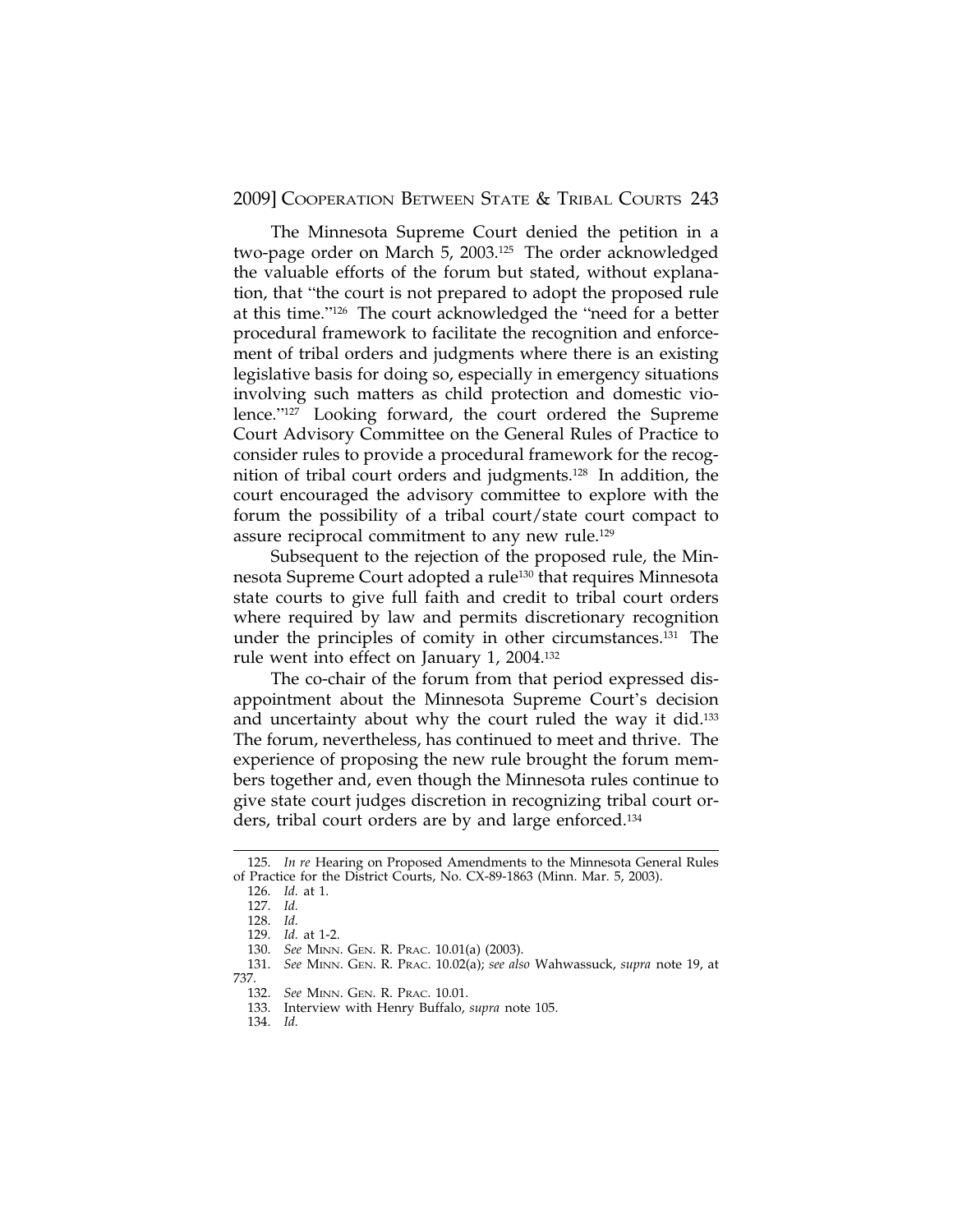## **Beyond Full Faith and Credit**

Despite the somewhat bumpy road to Minnesota's comitybased recognition rule, it didn't slow down state-tribal cooperation in the state. A remarkable example of full and mutuallybeneficial recognition is taking place between the Leech Lake Band of Ojibwe and Cass and Itasca Counties in northern Minnesota.

The particulars of the program between the Leech Lake Band and Cass County are well documented in a law review article135 and Center for Court Innovation interview,136 so only a brief summary will be provided here. In 2006, Cass County District Court Judge John P. Smith realized that defendants repeatedly appeared in his court for alcohol-related crimes and traffic accidents.137 Judge Smith took a chance and reached out to the Leech Lake Tribe.138 This despite the fact that, less than 10 years earlier, the two governments were involved in litigation over taxation of tribal fee land that went all the way to the U.S. Supreme Court.139 Judge Smith states he took the risk out of "necessity."140 Nonetheless, there are many state court judges who likely face the same issues but don't recognize it or can't bring themselves to seek the tribe's help. Judge Smith says that, in looking back, he may have been naïve but he didn't see a downside.141

The gamble paid off. The two courts teamed together to form the nation's first joint tribal-state court, the Leech Lake-Cass County Wellness Court.142 The Leech Lake-Cass County Wellness Court follows the model of treatment drug courts

<sup>135.</sup> *See generally* Wahwassuck, *supra* note 19.

<sup>136.</sup> Interview by Center for Court Innovation with Judges John P. Smith and Korey Wahwassuck, Cass County, Minnesota Driving While Intoxicated Court (May 2007), *available at* http://www.courtinnovation.org/index.cfm?fuseaction= document.viewDocument&documentID=782&documentTopicID=21&document TypeID=8.

<sup>137.</sup> *See* Wahwassuck, *supra* note 19, at 747; Interview with Judge John P. Smith, Cass County District Court, by telephone (June 19, 2009).

<sup>138.</sup> *See* Interview with Judge John P. Smith, *supra* note 137.

<sup>139.</sup> *See* Cass County v. Leech Lake Band of Chippewa, 524 U.S. 103 (1998).

<sup>140.</sup> Interview with Judge John P. Smith, *supra* note 137.

<sup>141.</sup> *Id.*

<sup>142.</sup> Wahwassuck, *supra* note 19, at 747.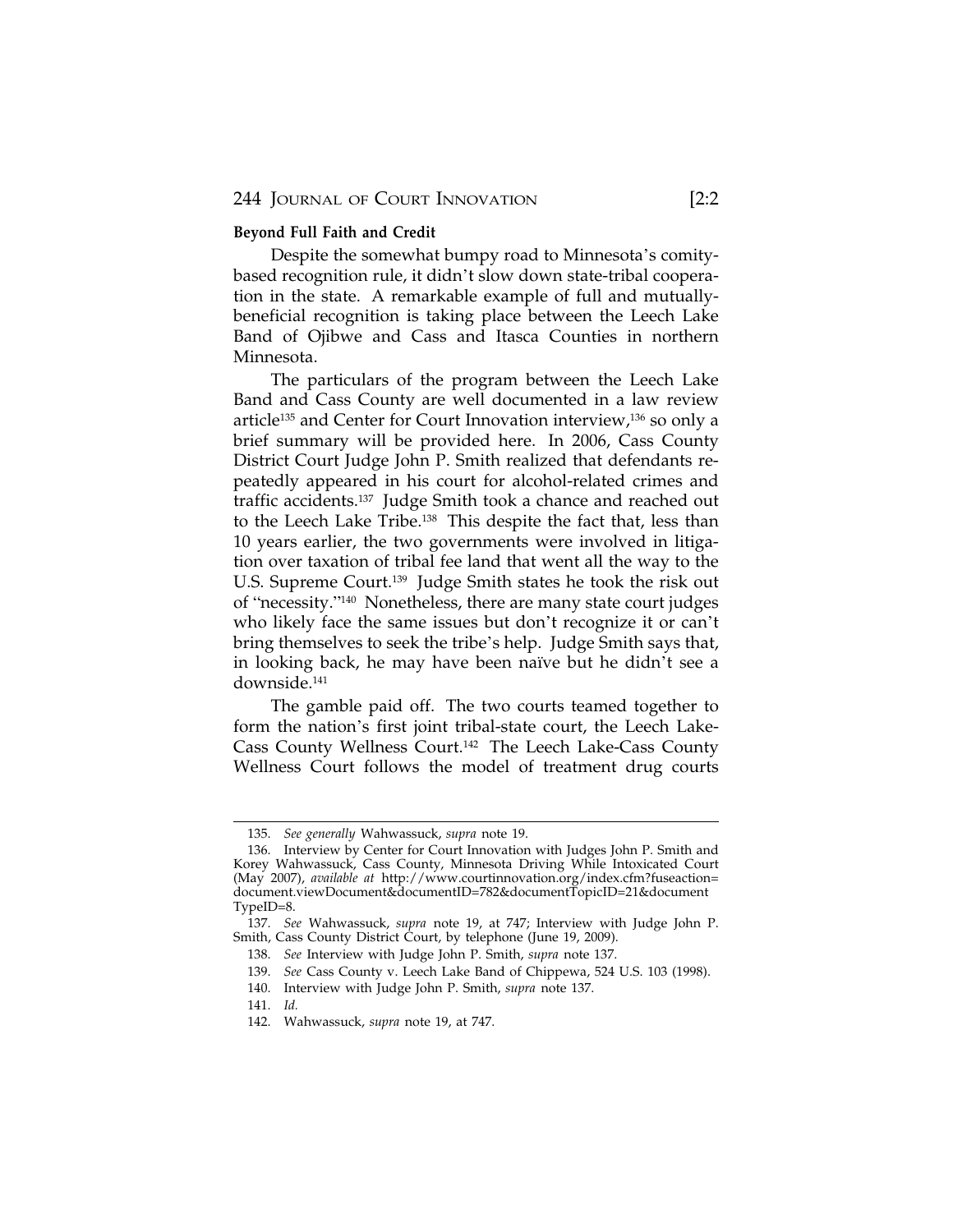which have bloomed over the last 15 years in the U.S.<sup>143</sup> Nonviolent alcohol-related offenders receive intense treatment and supervision, with the judges serving as supporters and cheerleaders as much as enforcers and adjudicators.144 The tribal and state judges share the bench, collaborate over interactive television, and even occasionally preside in the other's courtroom.

The treatment aspect of the court is not new. What is new is that in a state where its supreme court rejected a proposed rule for full faith and credit for tribal court judgments, a state court and tribal court jointly hold court in unprecedented fashion. Furthermore, during the first year of its existence, the joint tribal-state court existed largely only on a handshake.145 After people began marveling at the success of the program, the judges realized the need to document their innovative relationship that their courts had built.<sup>146</sup> The one-page Joint Powers agreement is brief and does not cite to any specific authority:

Be it known that we the undersigned agree to, where possible, jointly exercise the powers and authorities conferred upon us as judges of our respective jurisdictions in furtherance of the following common goals: 1. Improving access to justice; 2. Administering justice for effective results; and 3. Foster public trust, accountability and impartiality.<sup>147</sup>

### **Fifty-two words in all.**

The joint tribal-state court in some ways fully embraces full faith and credit: the judges work collaboratively to arrive at a decision with which they will both be comfortable and which will immediately be valid in both jurisdictions. At the weekly

<sup>143.</sup> *See* CASS COUNTY LEECH LAKE BAND OF OJIBWE WELLNESS COURT, PARTICI-PANT HANDBOOK (May 1, 2007), *available at* http://www.dcpi.ncjrs.gov/dcpi/pdf/ wellness-court-participant-handbook-cass-county-leech-lake.pdf.

<sup>144.</sup> *See* Tribal Law & Policy Inst., Tribal Healing to Wellness Courts, http:// www.tribal-institute.org/lists/drug\_court.htm (last visited Jan. 18, 2010).

<sup>145.</sup> Hon. Korey Wahwassuck et al., Address at Walking on Common Ground II (Dec. 10, 2008) [hereinafter *Common Ground II*]. *See also* Wahwassuck, *supra* note 19.

<sup>146.</sup> *See* Wahwassuck, *supra* note 19, at 733.

<sup>147.</sup> *Joint Powers Agreement between Judges of the Leech Lake Tribal Court and the Cass County District Court*, *in* CASS COUNTY LEECH LAKE BAND OF OJIBWE WELLNESS COURT, FROM COMMON GOALS TO COMMON GROUND, 4, 4-5 (2007), *available at* http:/ /www.tribaljusticeandsafety.gov/docs/fv\_tjs/session\_4/session4\_presentations/ Sustaining\_Wellness\_Courts.pdf.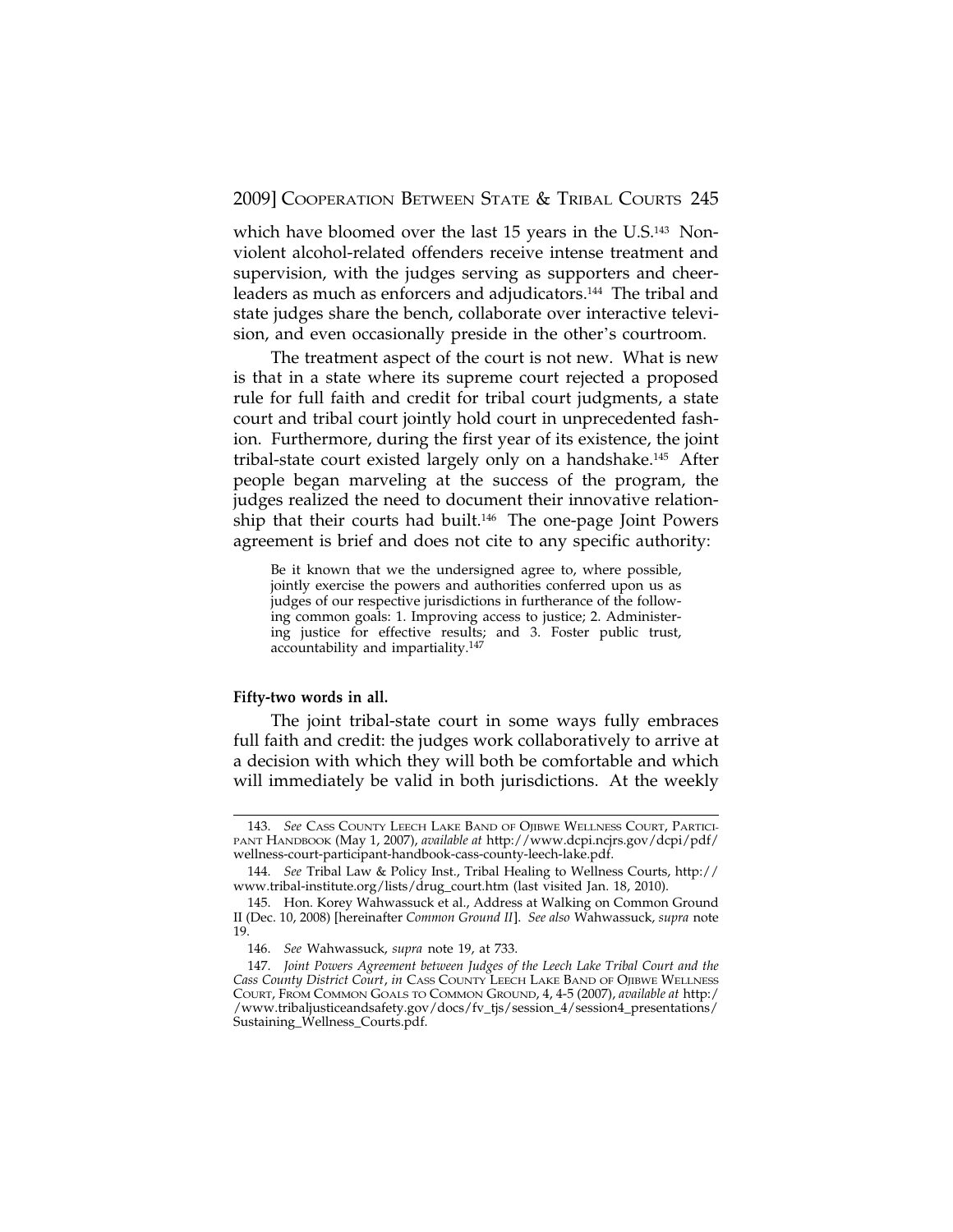drug court sessions, they make decisions jointly. When one judge is absent, the other takes over without skipping a beat.<sup>148</sup>

In some ways, though, the Cass County-Leech Lake Drug Court moves beyond full faith and credit by merging their respective jurisdictions into a new entity. There is no need for cross-jurisdictional recognition because there is only one court. This deep collaboration has been effective, $149$  yet it appears that each court has retained its identity. Perhaps joint-powers courts are the way of the future as tribal and state judges search for ways to effectively serve their constituents. It is worth asking how the *Crow Dog* situation might have been handled differently had the federal government and the tribe had a joint powers court in 1883.

## **Lessons and Themes**

Given the diversity of tribal cultures and the different historical relationships between states and the tribes within their borders, there is no single approach or magic bullet that is likely to work across all jurisdictions. However, in reviewing the four examples discussed above, it is possible to draw certain lessons and themes. One of the most important aspects of tribal-state forums is the building of relationships. These relationships create the space within which creativity can occur. The importance of these relationships exceeds the legal foundation or rules in place. The most striking example is the Cass County-Leech Lake Wellness Court, which began operating on a handshake and the mutual trust of two judges who saw a need to work together to address a common problem. On the other hand, in New Mexico and Minnesota, the Supreme Courts refused to adopt full faith and credit rules proposed by those states' respective forums. Nevertheless, the judges in those states continue to work together to achieve the desired outcomes through second efforts. The New York forum has helped

<sup>148.</sup> Although one judge may preside in the other's absence, the technical aspect of signing orders or warrants remains within each judge's jurisdiction. However, Judge Smith reported that he has full confidence in Judge Wahwassuck's recommendations. *See* Interview with Judge John P. Smith, *supra* note 137.

<sup>149.</sup> *See Common Ground II*, *supra* note 145 (The Cass County-Leech Lake Drug Court has achieved over 6,500 days of sobriety among its participants, 20 percent are enrolled in higher education programs, and families are being reunited.)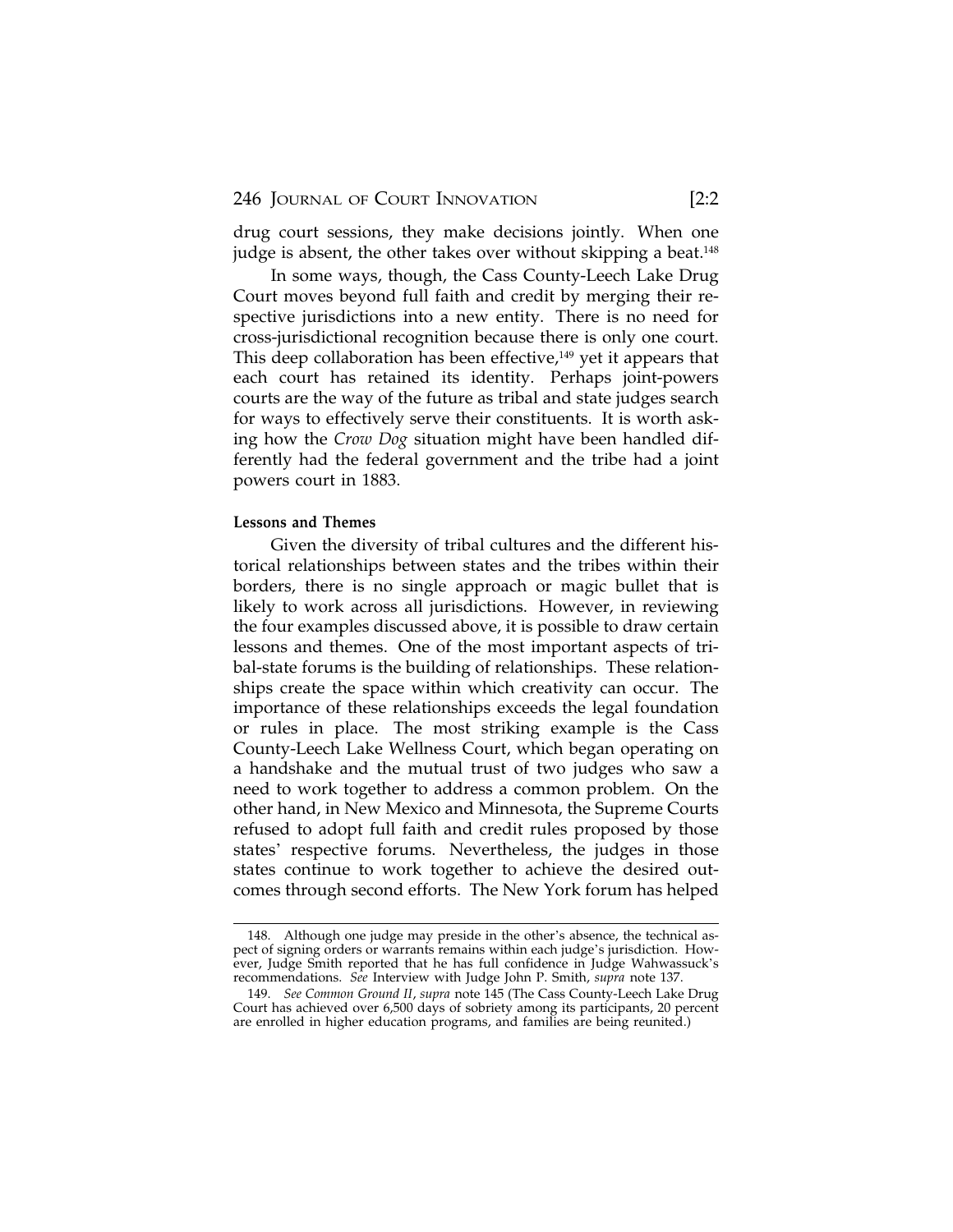the state and tribal judiciaries rise above what is otherwise a contentious state-tribal relationship.

Another common theme that emerges from these experiences is that the forums that responded to a specific and pressing need achieved greater success than those that lacked such an animating purpose. The Cass County-Leech Lake Wellness Court, a tremendously successful collaboration, was created in response to a specific and widely-acknowledged problem of alcohol-related crimes and deaths. Likewise, Wisconsin's tribalstate forum produced the groundbreaking *Teague* protocol in the wake of a very specific set of facts from the *Teague* case that demonstrated the need to sort out the problem of concurrent state and tribal jurisdiction.

By contrast, the full faith and credit rule proposed by the Minnesota forum was not anchored around a particularly discreet or urgent issue, and the state supreme court rejected the rule. New Mexico's forum, similarly lacking a pressing issue around which to mobilize support, was unable to gain the state supreme court's approval for a new full faith and credit rule. Clearly, Minnesota and New Mexico's forums have achieved important results in their own right, including Minnesota's comity rule and New Mexico's adoption of Project Passport. Moreover, these forums continue to promote improved communication and collaboration in their states. Nonetheless, they have not yet generated the landmark success that Wisconsin and Leech Lake have been able to achieve by focusing on a specific, pressing issue

The New York experience perhaps offers a middle road. Like the Minnesota and New Mexico forums, the New York forum was convened not in response to a specific issue or crisis, but out of a general desire to improve state-tribal court relationships. However, New York took the unique approach of creating a pilot protocol affecting a single tribe and a single state judicial district that both expressed a desire to develop a more formal jurisdiction-sharing agreement. In taking this measured and cautious approach, the New York forum has been able to focus its efforts in an area where cross-jurisdictional support already exists and early success is possible. This approach, although still in its early stages, may offer a model for other statetribal forums. In the absence of a specific motivating issue or